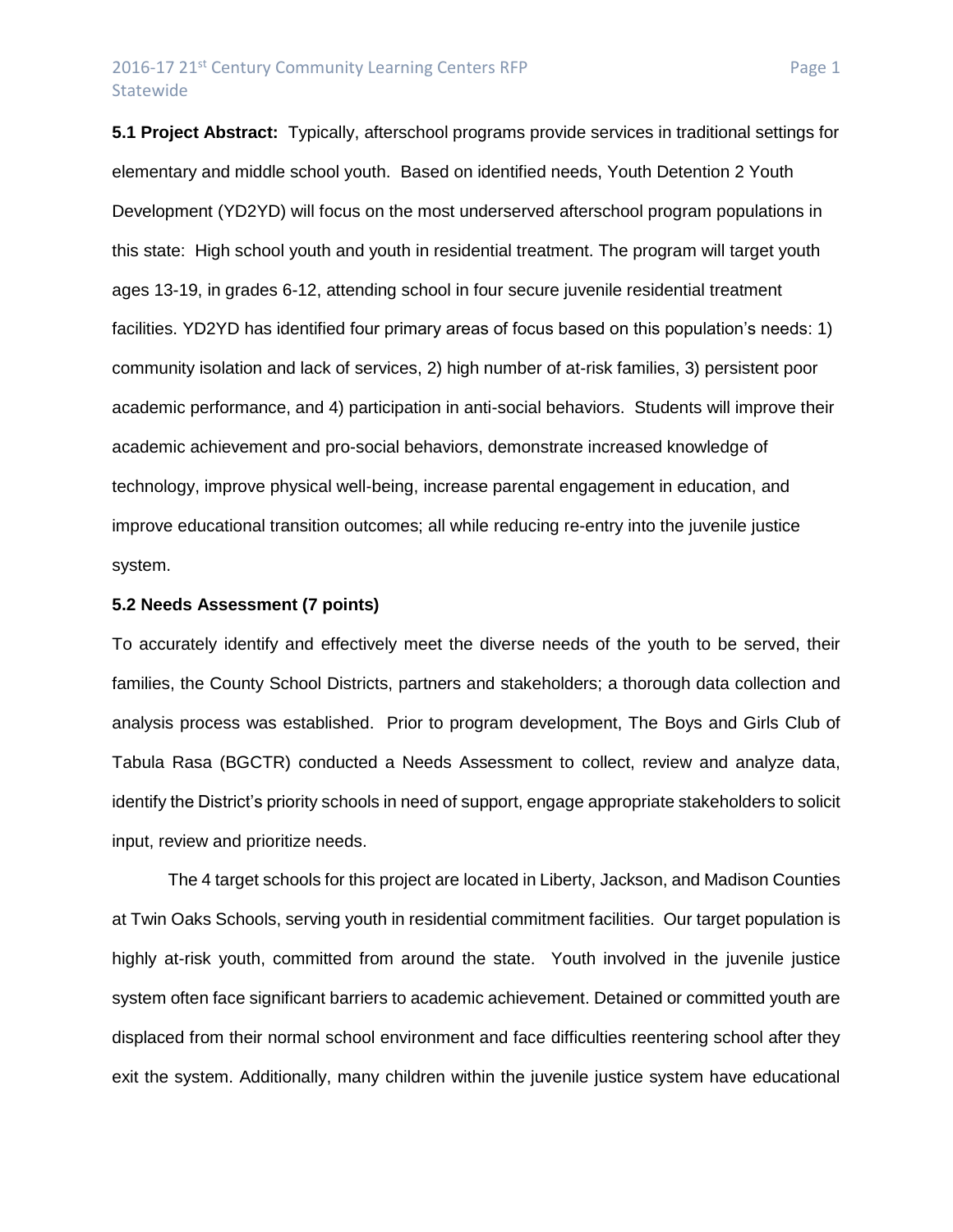# 2016-17 21<sup>st</sup> Century Community Learning Centers RFP Page 2 Statewide

disabilities that are either ignored or go unnoticed, placing them at greater risk for academic failure than their peers. Nearly half of all students who enter residential juvenile justice facilities have an academic achievement level that is below the grade equivalent for their age. Youth in the juvenile justice system are identified as eligible for special education services at three to seven times the rate of youth outside the system (Leone and Weinberg, 2010). The table below clearly demonstrates that the youth in our target schools struggle academically.

|                                      | <b>AFYC</b> | <b>DOVE</b> | <b>JUST/TOVAII</b> | <b>RAMC</b> |
|--------------------------------------|-------------|-------------|--------------------|-------------|
| On Grade Level                       | 0%          | 3%          | 0%                 | 7%          |
| 1year Below<br><b>Grade Level</b>    | 50%         | 42%         | 43%                | 56%         |
| 2years Below<br><b>Grade Level</b>   | 25%         | 36%         | 57%                | 22%         |
| +3 years Below<br><b>Grade Level</b> | 25%         | 19%         | $0\%$              | 15%         |

Youth with emotional disturbance are by far the most highly represented students with disabilities in juvenile justice, comprising over 47.4% of students in secure care, compared to only about eight percent within public schools. (Gagnon, 2010). 88% of the students at the RAMC site are ESE; 17% of whom have a specific learning disability, 36% have an emotional/behavioral disability, and 42% have an intellectual disability. At the JUST site, 25% have a specific learning disability and 63% have an emotional or behavioral disability. Nearly half of all students served are at least one year below grade level. "Unfortunately, youth in the juvenile justice system face many barriers to completing their education while they are held in facilities (and once they are released), which may be why the majority of youth – 66 percent – do not return to school after release from secure custody" (Federal Interagency Reentry Council, 2012). Poor academic performance is well demonstrated with 86% of the juvenile justice students scoring below Level 3 in reading, the minimum score to be considered performing on grade level. Students entering juvenile justice programs had similar academic deficiencies in mathematics. Overall, 81% of students entering juvenile justice programs scored below Level 3 in FCAT mathematics.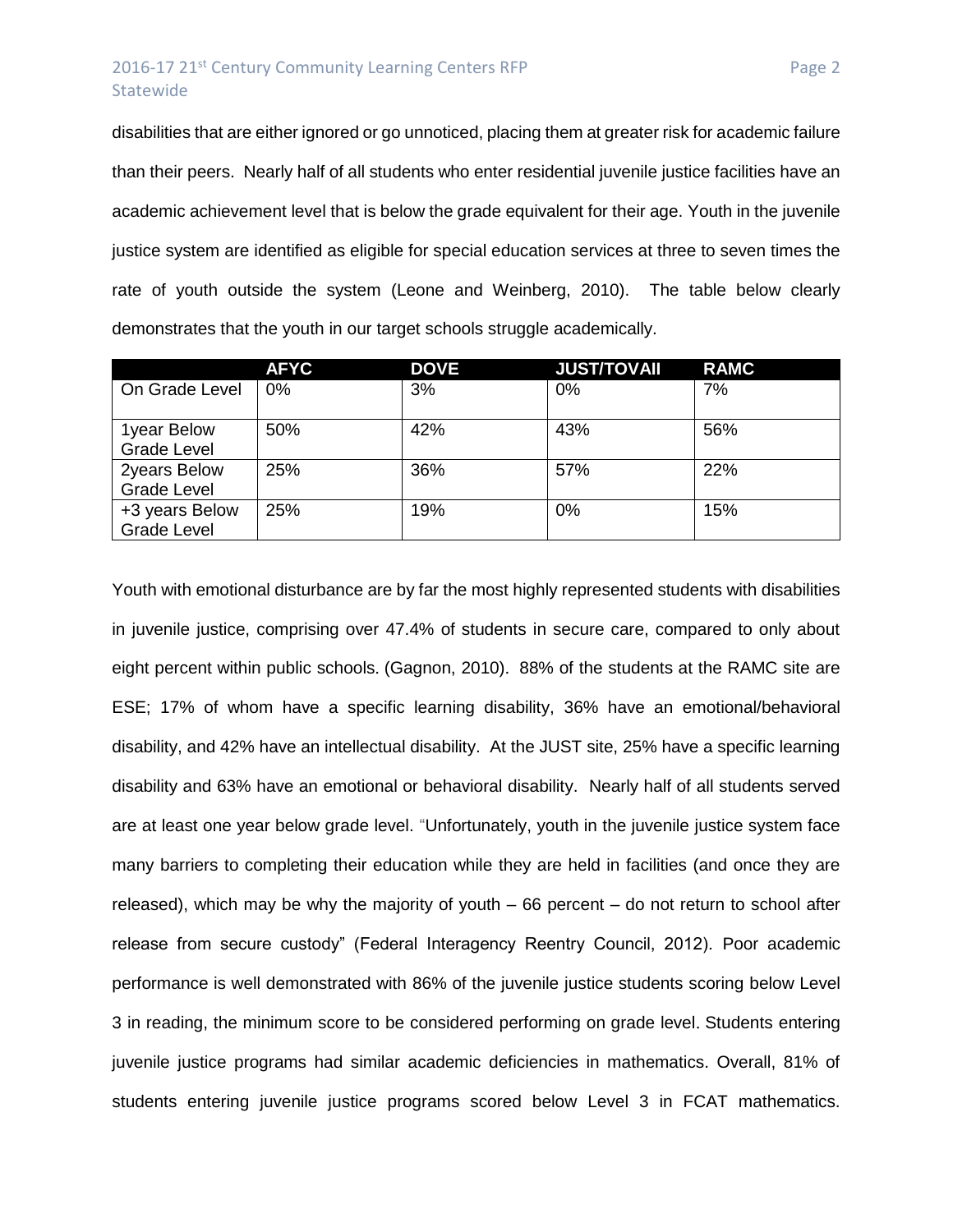(OPPAGA, 2010). In addition, students entering juvenile justice facilities were more likely to have had school attendance problems. Data maintained by the Department of Education shows that students entering juvenile justice programs in 2008 were absent for 16% of the prior school year, compared to 4% for their peers. These findings are consistent with national research that links poor academic performance and attendance with juvenile delinquency.

A review of existing services for youth in commitment programs clearly demonstrates the explicit need for afterschool programming, yet this remains an under-funded initiative. Without 21<sup>st</sup> CCLC funding, there will be no afterschool services available at any target site, nor are the targeted students eligible for afterschool services available in the targets schools' respective counties.

Throughout the needs assessment process, the BGCTR invited project stakeholders, existing service providers, and private schools to educate the community about the special needs of our population and to comprehensively identify current needs and existing gaps in educational service provision. Productive meetings with the Title I Coordinators, Principals, and Superintendents of Jackson, Liberty, and Madison County Schools provided opportunities to review the School Improvement Plans, and identify the District's top priorities. Strategies by the U.S. Departments of Education and Justice to provide high-quality education in juvenile justice secure care settings were found to be consistent and aligned with both schools' and districts' needs: a safe, healthy climate that prioritizes education; necessary funding to support educational opportunities for all youth in long-term secure care facilities; recruitment, employment, and retention of qualified education staff with the necessary skill set for teaching in juvenile justice settings; rigorous and relevant curricula aligned with state academic and career and technical education standards that promote college and career readiness; and formal processes and procedures to ensure successful navigation across child-serving systems and smooth re-entry into communities. (U.S. Departments of Education and Justice, 2014.)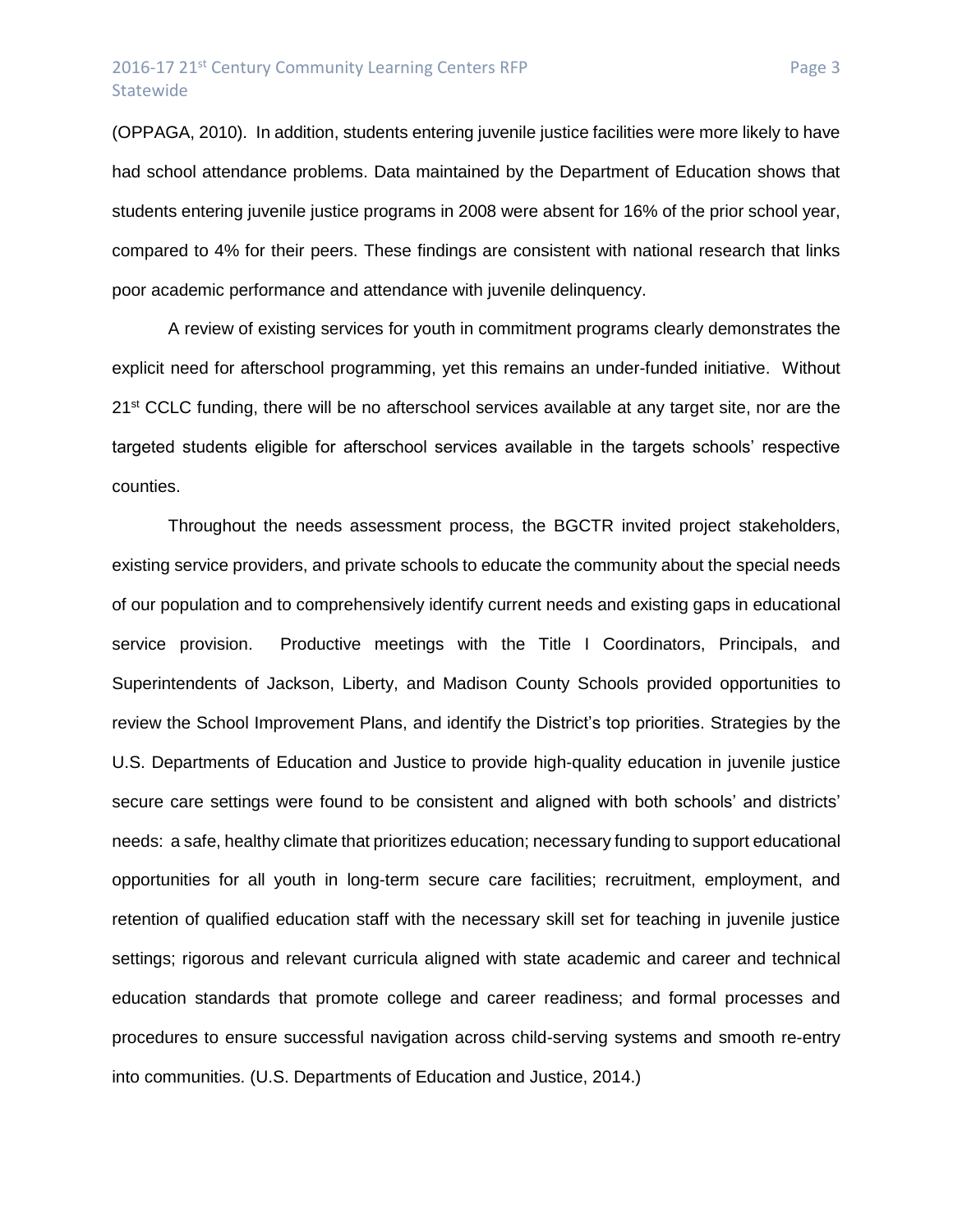### 2016-17 21<sup>st</sup> Century Community Learning Centers RFP Page 4 **Statewide**

The Principals of each school were invited to attend the first planning meeting held in July 2015. This collaboration yielded positive results, including strong administrative support for the program, as evidenced letters from target school Principals (Attachments). In our endeavors to bridge existing gaps in community services, BGCTR reached out to local government officials as well. Both US Congressman Bill Nelson and Florida House Representative Halsey Bashears provided input on our project and provided letters of support (Attachments).

As a direct outcome of this process, the four schools were selected. School officials and program stakeholders were invited to continue planning, review School Improvement Plans, and identify goals and gaps in existing services, community partners, curriculum, and personal enrichment activities. Based on a comprehensive analysis, the following needs were identified across the four schools: (1) Academic Failure; and (2) Lack of Commitment to School.

### **5.3 Program Evaluation (15 points)**

**5.3.a. Evaluation Plan:** Evaluation is a critical component of the proposed project. BGCTR values the opportunity to learn from an objective perspective and is committed to making midcourse corrections where data show that the program is not performing optimally for students or for their families. BGCTR intends to contract with Ethica, LLC, for evaluation services. Ethica, LLC is a Florida-based company with extensive experience in federal K-12 program requirements, evaluations, and research. Ethica's senior partners, Dr. Cheryl Sattler and Dr. John Lockwood, have over 50 combined years of experience providing independent, actionable evaluations and data collection support to school districts, non-profit organizations, and education companies, including several current 21CCLC grantees. Ethica is particularly well-known for its useable information. While meeting all reporting guidelines necessary for state and federal agencies, Ethica strives to provide the kind of practical information that assists program directors in refining their programs and increasing student success. Neither Ethica nor Drs. Sattler or Lockwood have any relationship to the BGCTR.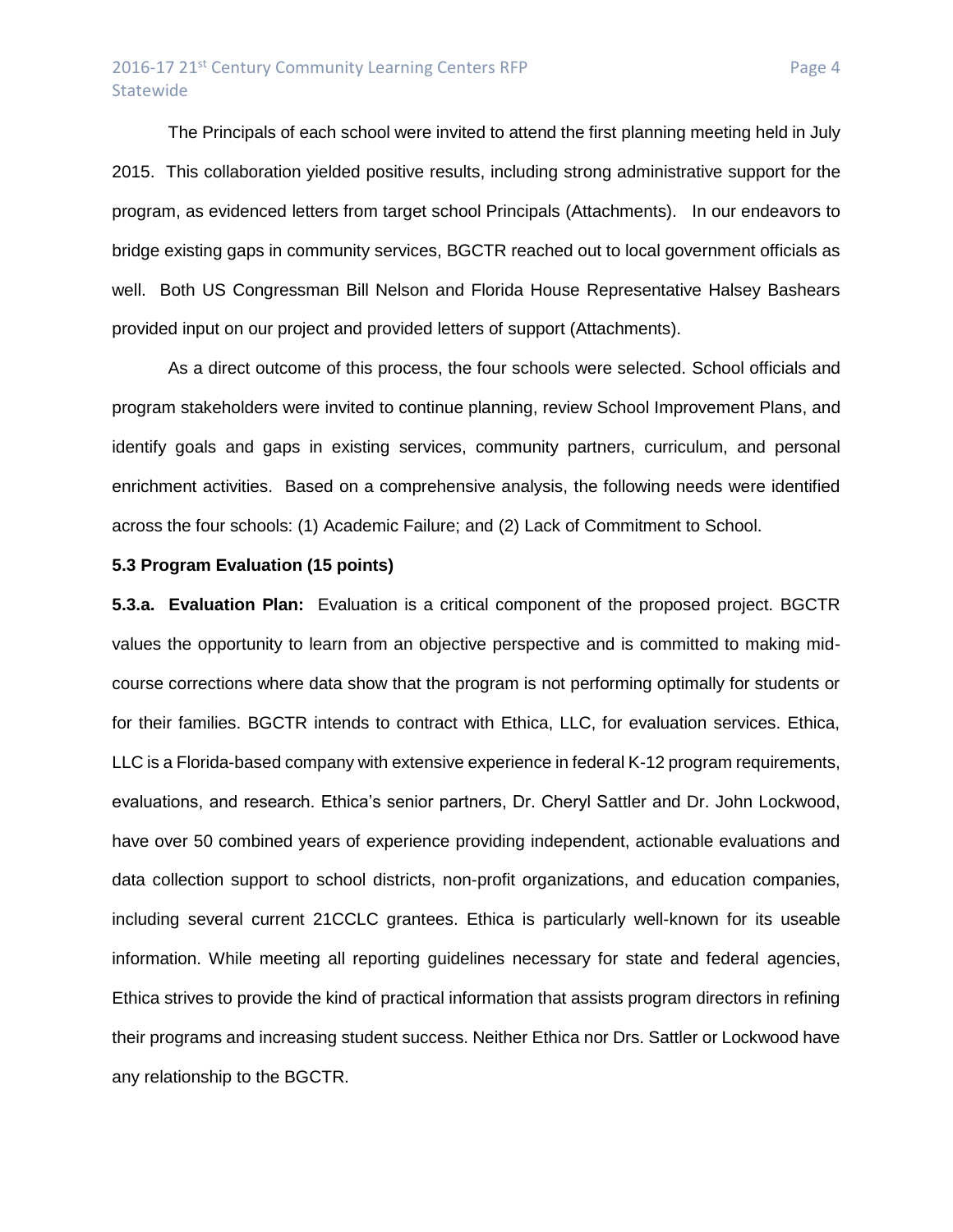### 2016-17 21<sup>st</sup> Century Community Learning Centers RFP Page 5 Statewide

Evaluation Activities: In order to provide a comprehensive overview both of the programmatic activities (typically measured qualitatively) and the academic benchmarks that are a core component of 21CCLC (typically measured quantitatively), the evaluation will utilize a mixedmethod approach. Data collection begins with the needs assessment, measuring the extent to which those needs are met through appropriate project objectives, and ensuring that appropriate data are collected to enable thorough analysis. Based on extensive research on afterschool programs, the following variables will be included in the evaluation: characteristics and demographics of program sites; program operations; demographics of participants; program structure and activities; program attendance; academic achievement in English/Language Arts, Math, and Science; non-cognitive outcomes such as resiliency; school attendance; family activities; and family engagement. All of these require collecting data – but the hallmark of a welldesigned evaluation is that it provides information at the points where decisions need to be made, without interfering with the program itself or taking time away from students. Therefore, Ethica LLC will conduct its evaluation work in a non-intrusive manner, utilizing site visits (to observe programs in operation), personal surveys and interviews with program staff (outside of program time), and parent surveys (if feasible) as well as family focus groups in addition to analyzing the quantitative data that will be collected from the District. Three key points in time are most relevant for a program to receive evaluation recommendations: (1) when a new program is starting up, to refine measures and objectives and to ensure that the needs identified in the needs assessment are clearly linked with program activities; (2) at mid-year, when mid-term academic data are available, so that programs can make mid-course corrections; and (3) at the end of each year, when the program can be shaped for the upcoming year. The proposed evaluation will provide recommendations at these three key points, as well as through regular, ongoing communication with program staff. Formative evaluation (January) will provide an initial look at the program's implementation, comparing the plan with what's actually taking place; and (2) summative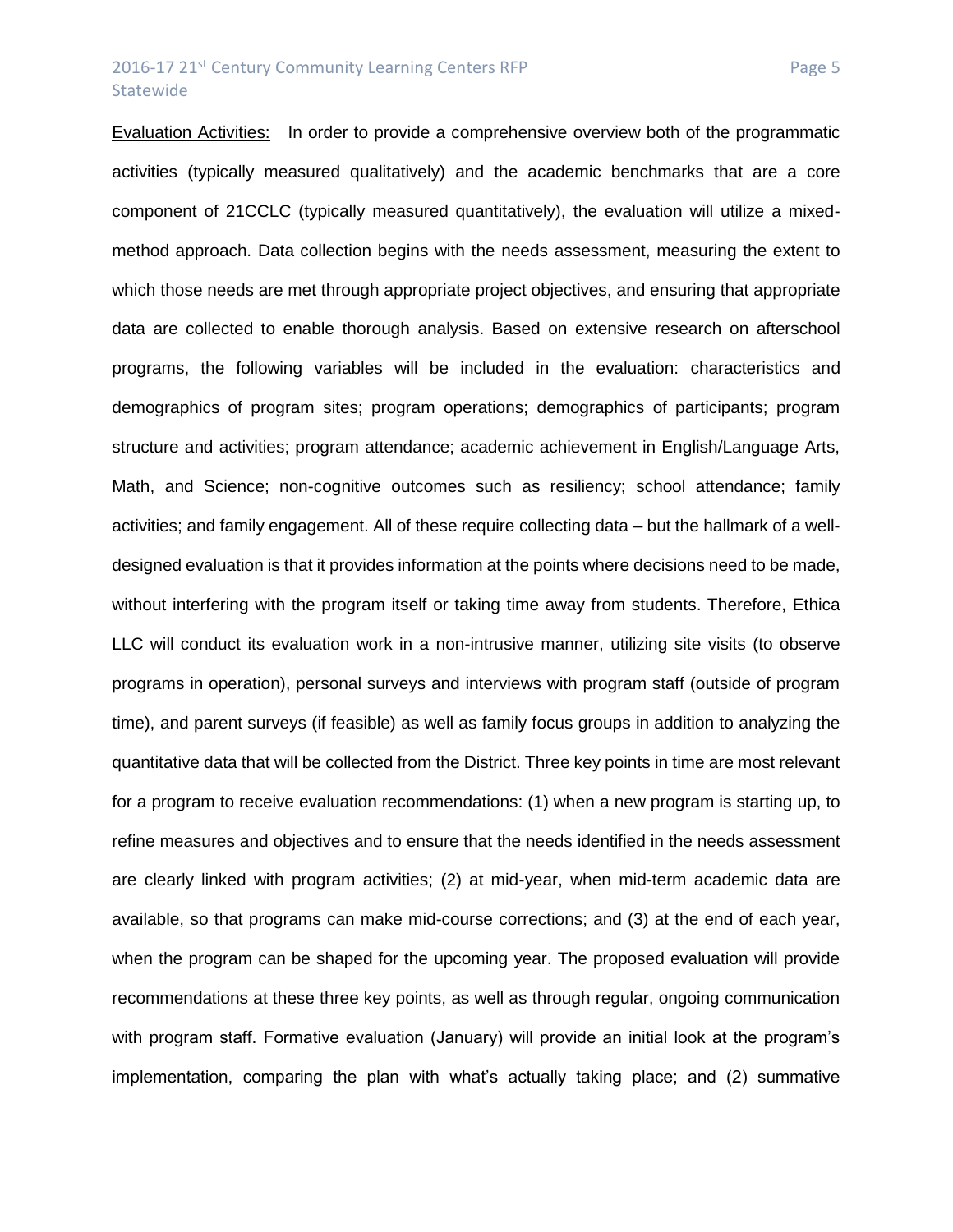## 2016-17 21<sup>st</sup> Century Community Learning Centers RFP Page 6 Statewide

evaluation (August) will provide reporting of student progress as defined by the grant objectives. The evaluation will focus on both formal (e.g., surveys and observations) and informal (e.g., meetings) techniques to guide incremental changes in the program, adopt or adapt ways to measure and improve outcomes, and discontinue or modify activities that show limited value. The external evaluator will be responsible for the design of all evaluation instruments and for the analysis of all data, including constructing or identifying developmentally appropriate surveys and assessments; conducting on-site observations of the program; and writing formative and summative reports. Quantitative data such as test scores and close-ended survey responses will be analyzed with descriptive statistics, while qualitative data will be analyzed thematically.

Involvement of Stakeholders: The 21CCLC program involves many stakeholders. Key among them are: classroom teachers, participants, family members, and 21CCLC staff. Each of these stakeholders has a key role to play in the evaluation, and each group will be included in data collection. Surveys will be brief and electronic to avoid burdening the respondents. All data collection will be conducted in adherence with the requirements of the Family Education Rights and Privacy Act (FERPA); the Children's Online Privacy Protection Act (COPPA); and district protocols. No identifiable student information will be released. The BGCTR already has a written agreement with the District to provide assessment data including student grades. Key data collection milestones include surveys, site visits, document reviews, staff interviews, and academic data at pre-determined points throughout the school year.

Incorporating Evaluation Results. Evaluation is focused on outcomes, captured in one key question: is the program achieving the desired result? Its main purpose is to determine whether the program is meeting its goals – and if not, what factors could be hindering student progress. Examining the data is only part of the work of evaluation. If a program is not meeting its goals, simply knowing this is not enough. By examining the data in context (by capturing the thoughts and ideas of all stakeholders), the evaluation can produce the kind of information that allows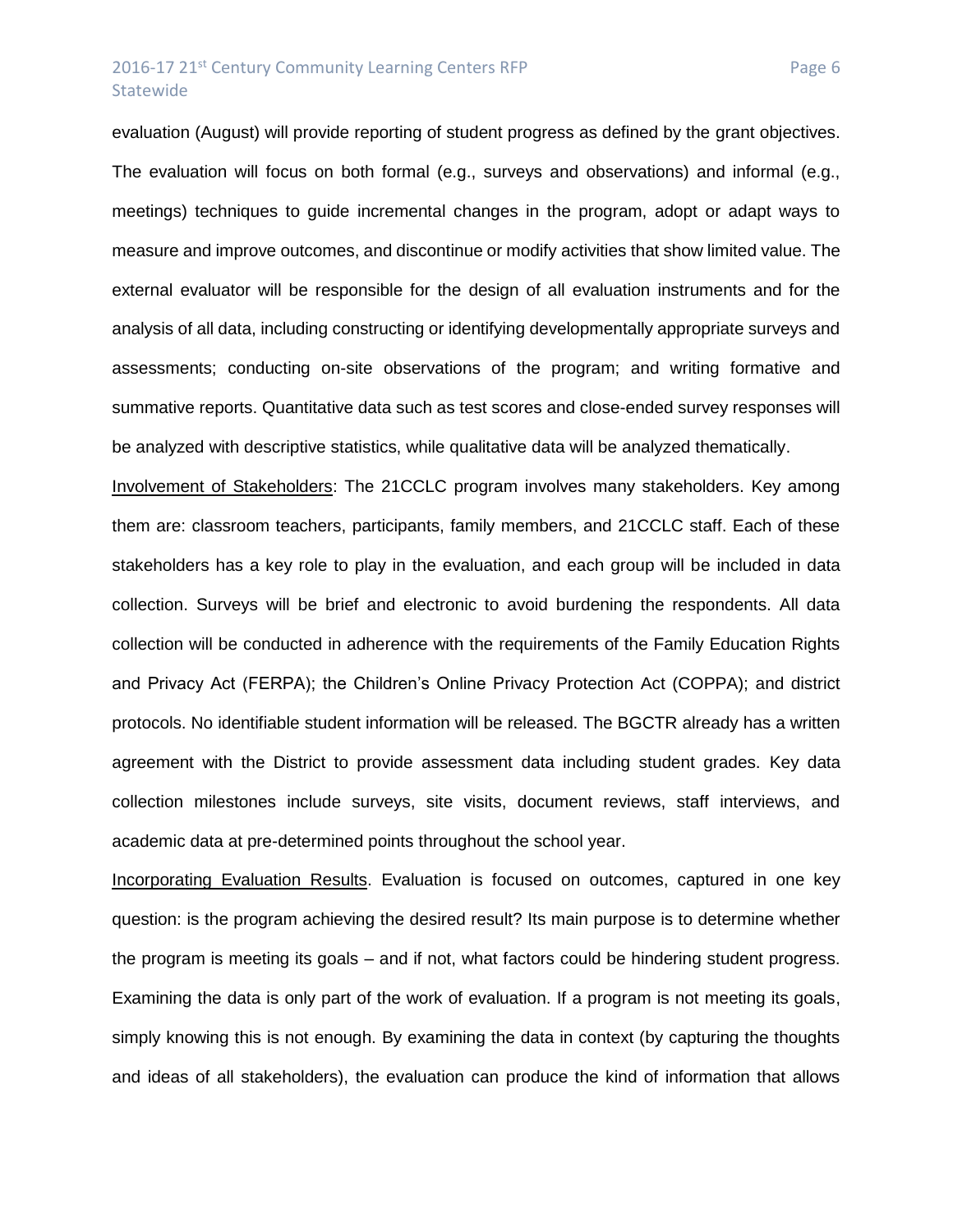## 2016-17 21<sup>st</sup> Century Community Learning Centers RFP Page 7 **Statewide**

program directors to reshape programs where necessary. The evaluator will work closely with program staff to develop solutions to problems and to guide their implementation. This will occur both formally – after the delivery of mid- and end-of-year recommendations; and informally, during site visits and ongoing communication with the program staff. Quarterly meetings will be held with program staff (in person where possible, using technology where not). Useful evaluation goes beyond simply measuring a program's progress against a pre-defined set of objectives, by addressing key issues that must be understood in order to make a program better. For example, if students are not meeting an English/Language Arts objective, multiple factors should be examined so that the program not only makes changes – but makes *the right changes* to achieve the desired outcomes. Therefore, the overarching goal of this evaluation is to provide ongoing, indepth analysis that engages program staff in an ongoing process of improvement. Such a process benefits staff as well as the students and families who participate.

Informing the Community: It is essential to report back to the stakeholders who provided data and who are interested in the program's outcomes. To facilitate this process, the evaluator will prepare a brief, family friendly evaluation summary appropriate for distribution to family members, classroom teachers, partners, and other community members. This evaluation summary will be distributed via youth to their parents, provided at quarterly family night activities, and is made available on the project website. The full evaluation will be provided to the District and reviewed with program staff, and stakeholders at 21CCLC advisory meetings.

#### **5.4 Experience and Capacity (10 points)**

The Boys & Girls Club of Tabula Rasa is a unique program formed in 2006 through the innovative partnership of Twin Oaks Juvenile Development, Inc. and the Boys & Girls Clubs of America. This highly effective arrangement resulted in successful provision of Boys & Girls Club programming to youth in all Twin Oaks residential facilities and, in 2009, these services were expanded to the Madison County community. The Twin Oaks BGCTR was born from the belief that formal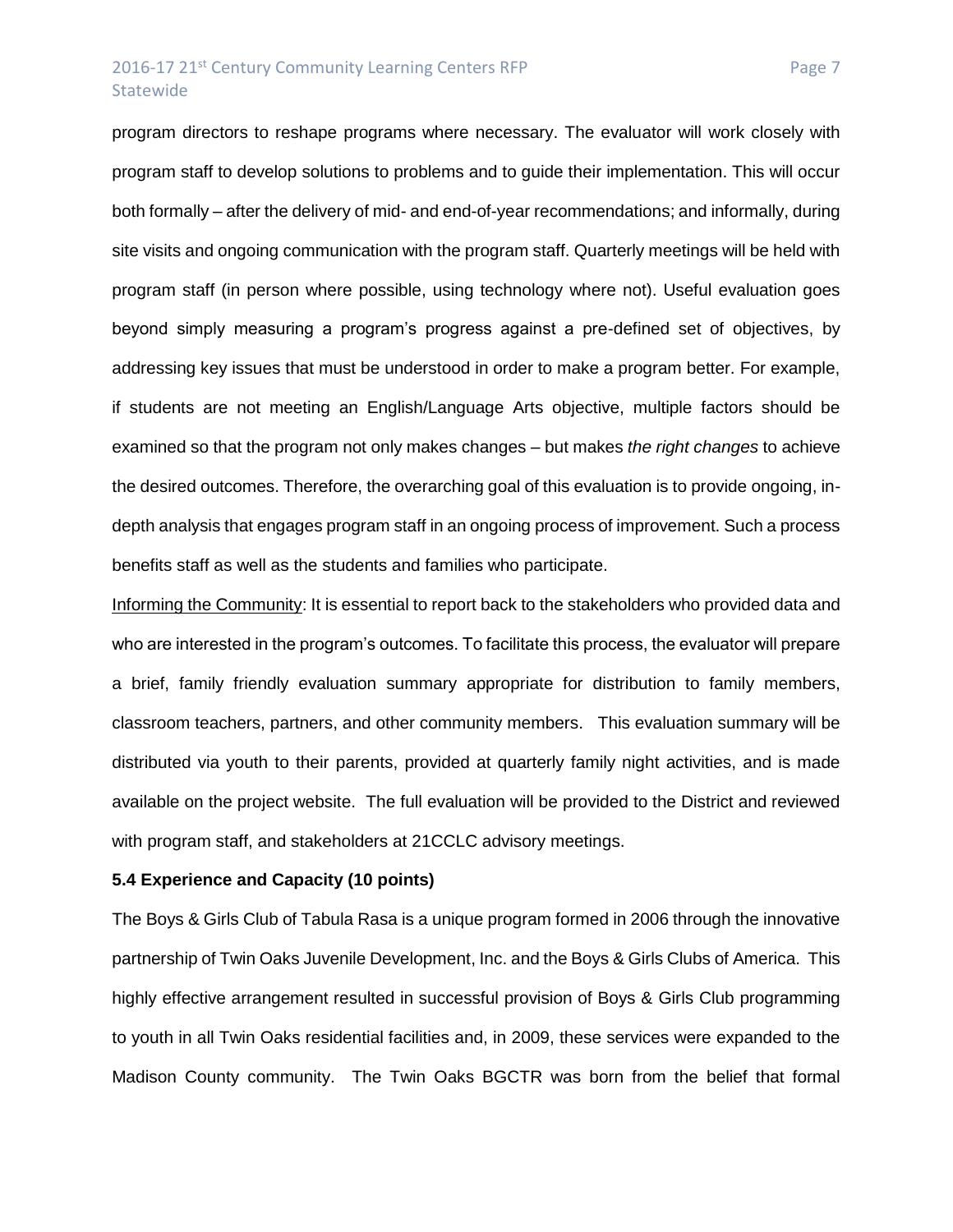## 2016-17 21<sup>st</sup> Century Community Learning Centers RFP Page 8 Statewide

partnership between two entities with a shared goal of helping children and their families would greatly strengthen the community. Through this collaboration, resources were efficiently shared, barriers to services were minimized, and a robust pool of staff skills, knowledge, and experiences was greatly enhanced. An organizational chart clearly describing the 21<sup>st</sup> CCLC project within the context of our agency is attached for review. (Attachments)

Program Administration and Fiscal Management: Twin Oaks Tabula Rasa currently serves over 1,000 students each year with an average daily attendance of 325 youth at 4 school sites and 4 residential juvenile facilities. Annually, Twin Oaks and Tabula Rasa manages an annual budget of over \$23 million in state and federal dollars. Awards have been received from the Florida Department of Juvenile Justice, Office of Juvenile Justice and Federal Programs, Department of Children and Families, the Florida Alliance of Boys & Girls Clubs, and the Florida Department of Education. BGCTR will provide oversight to the 21<sup>st</sup> CCLC programs by managing student activities, instructional strategies, program leadership, character education instruction, and prevention activities. As the parent organization of BGCTR, Twin Oaks Juvenile Development will serve as the fiscal agent, offering centralized business services to track grant funds, ensuring project funds are expended appropriately, and that timely financial reports are submitted.

With a Master's Degree in Public Administration and over 25 years of youth development experience, BGCTR Chief Executive Officer Kevin L. Kidd will provide administrative oversight for this project. Over the past 10 years Mr. Kidd has secured \$10 million in federal funding and successfully managed 21<sup>st</sup> CCLC grants in Taylor, Suwanee, Madison, and Liberty Counties.

Travis Anderson will serve as the Project Director for 21<sup>st</sup> CCLC. Mr. Anderson has a Master's Degree in Communication and valuable direct experience, including management of the Liberty County 21<sup>st</sup> CCLC Program and implementing the Florida Alliance of Boys & Girls Clubs SMART Move Initiative for Liberty County School District.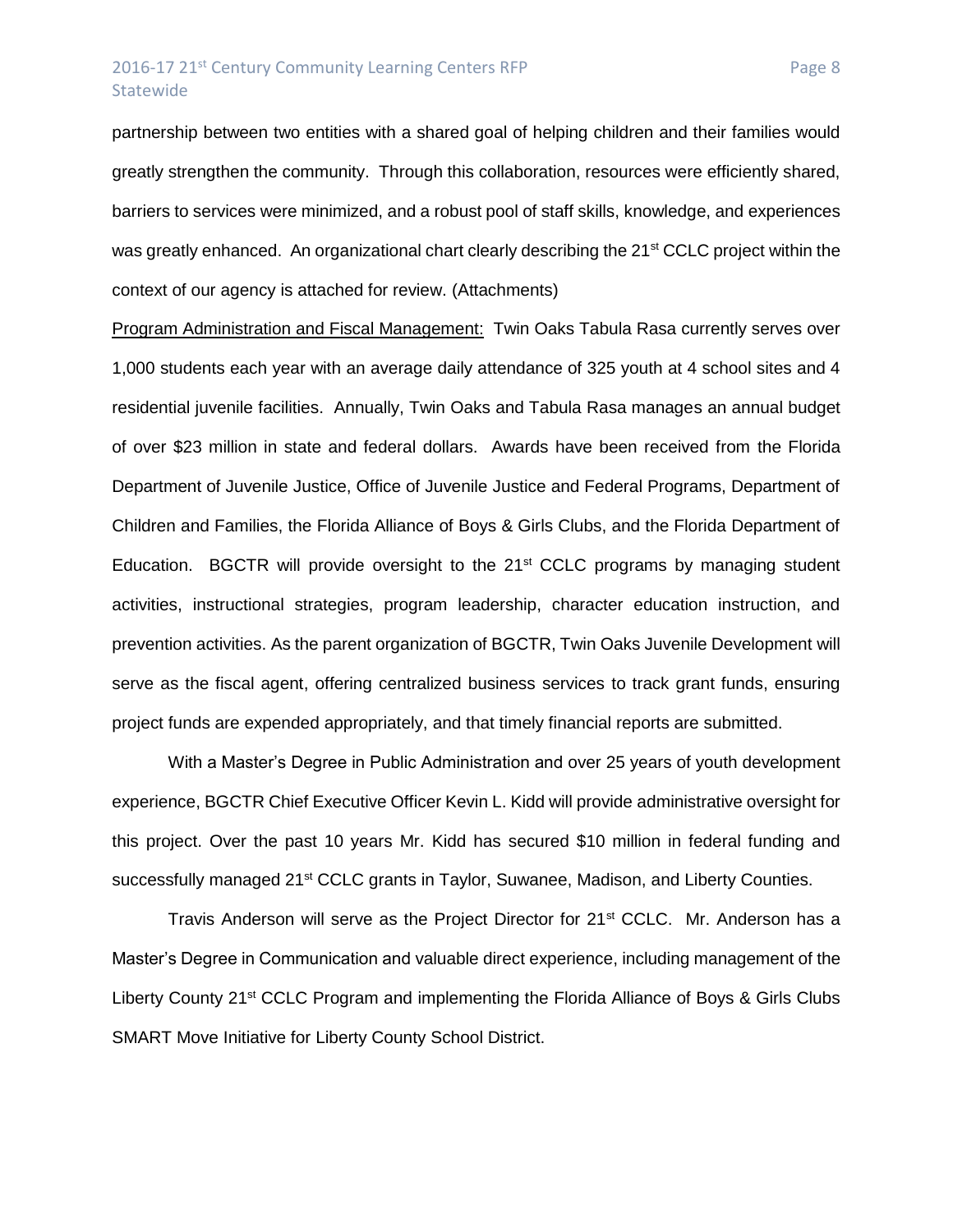The established leadership's knowledge of federal programs, and familiarity with  $21<sup>st</sup>$ CCLC enable a timely startup and implementation of project programs and activities. An excellent working relationship with the targeted sites further enables this program to be managed effectively; site coordinators hired for the project were chosen by the principals at each target school and the BGCTR. Job descriptions are available upon request.

Program Implementation: In addition to our annual financial audits and 3 consecutive CARF Quality Accreditations through Twin Oaks Juvenile Development, Inc., BGCTR is monitored annually by each of our funding sources, including: The Florida Alliance of Boys & Girls Clubs, Boys & Girls Clubs of America, the Department of Health and the Florida Department of Education. Through partnership with Twin Oaks, our program has greatly benefitted from an accredited quality management and established data collection, intervention, and corrective action monitoring system. Each month, the program participates in an agency-wide system, TRENDSTAT, that ensures that all data specific to program functioning is captured, reviewed, analyzed, and monitored. Identified problems and trends are corrected and reviewed for effectiveness. Areas of monthly evaluation include: program goals and objectives attainment data; fidelity of evidenced based programming; required reporting; compliance with state and federal regulations; compliance with NSLP Afterschool Snack Program; staffing plan compliance; and progress of any issues identified previously for corrective action. For the past two years of program operation, this process has served to identify and correct issues before they become serious problems. Corrective actions implemented and completed during this time period were related to minor systems issues.

Program Evaluation: Over the past 7 years of program operations, the Ounce of Prevention Fund of Florida (OPF) has served as the program's external evaluator, providing monitoring, technical assistance, and annual evaluation. OPF utilized a logic model based evaluation system, supported by a secured, online data system to create formative and summative evaluations;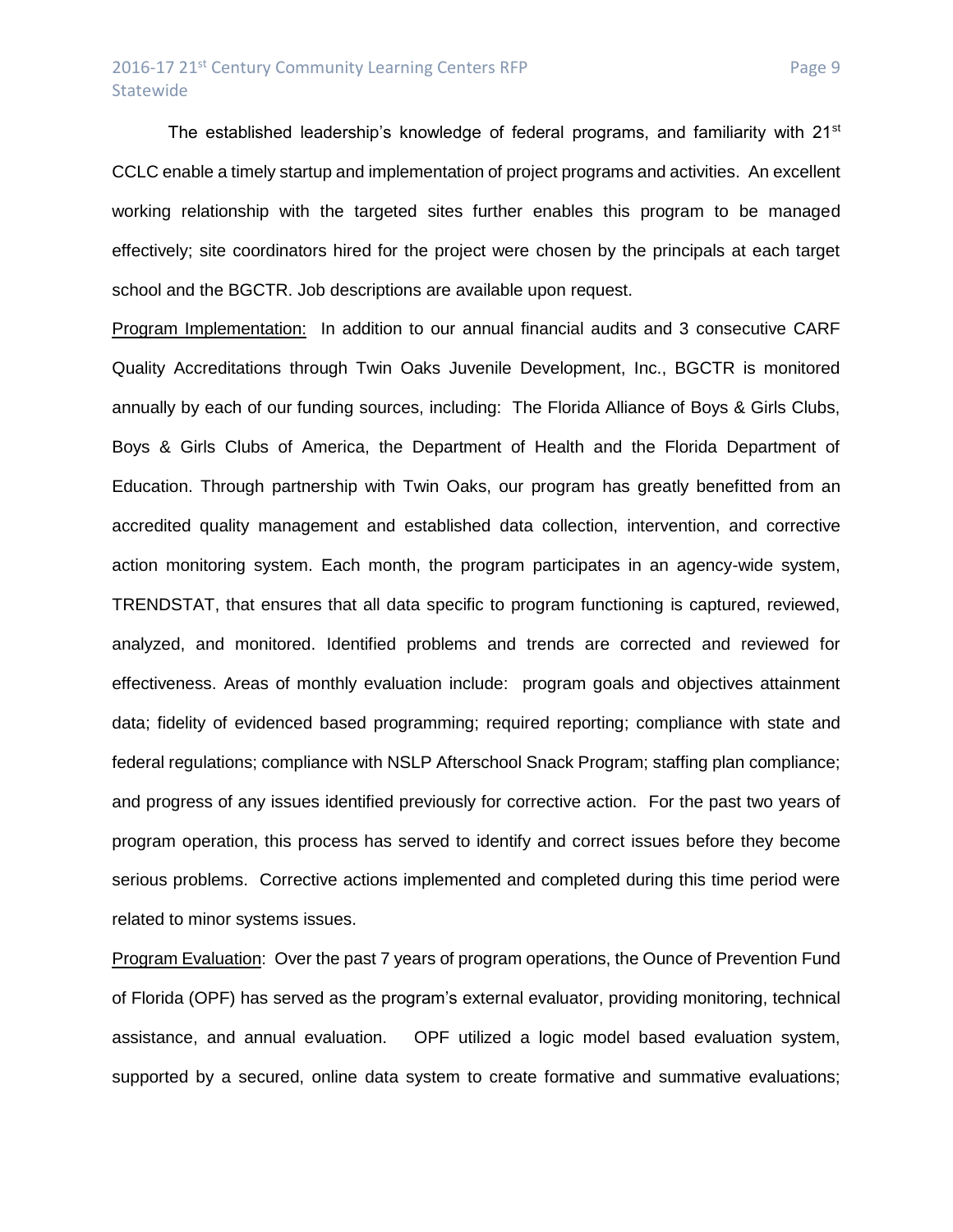## 2016-17 21<sup>st</sup> Century Community Learning Centers RFP Page 10 Statewide

including strengths and weaknesses of the program. Over the last 2 years, our programs have been found to be largely in compliance with relatively minor issues to be corrected, specifically: the need for improved data input systems related to the database, and the need to increase student participation in proposed family involvement activities. BGCTR worked with Ounce of Prevention Fund of Florida to develop and implement corrective actions to insure that identified issues were successfully addressed. Corrective Actions were also reviewed and monitored through our internal TRENDSTAT Process as detailed above.

#### **5.5 Partnerships, Collaboration & Sustainability (8 points)**

**5.5.a. Community Notice:** BGCTR advised the community to be served of our intent to apply for this funding in June 2015 through January 2016, using the following methods: Presentation at Twin Oaks board meetings, meetings with residential facility staff, public notice posted on the organization's Facebook page. Targeted stakeholders included the school districts, schools, residential facilities, and community. Private schools were not included in communication as during the needs assessment process, we found none located near the targeted schools. Upon award of the grant, BGCTR will post a copy of the proposal on our website at [www.bgctr.org.](http://www.bgctr.org/) This site will also house a separate webpage for the  $21^{st}$  Century program that will post program calendars, site schedules, staff contact information, and information about programs and activities taking place at each site. The Project Director and Site Directors will be responsible for monthly updates to the website. BGCTR will use the evaluation results as an opportunity to share ongoing project results with community stakeholders including: Florida Department of Juvenile Justice, Madison, Liberty, and Jackson County School Boards, local sheriff office, parents, classroom teachers, and community organizations.

**5.5.b Partnerships:** During the needs assessment process, a variety of partners and stakeholders were identified to participate in this project. Stakeholders included targeted schools, law enforcement, the local health department, United Way, community leaders and local non-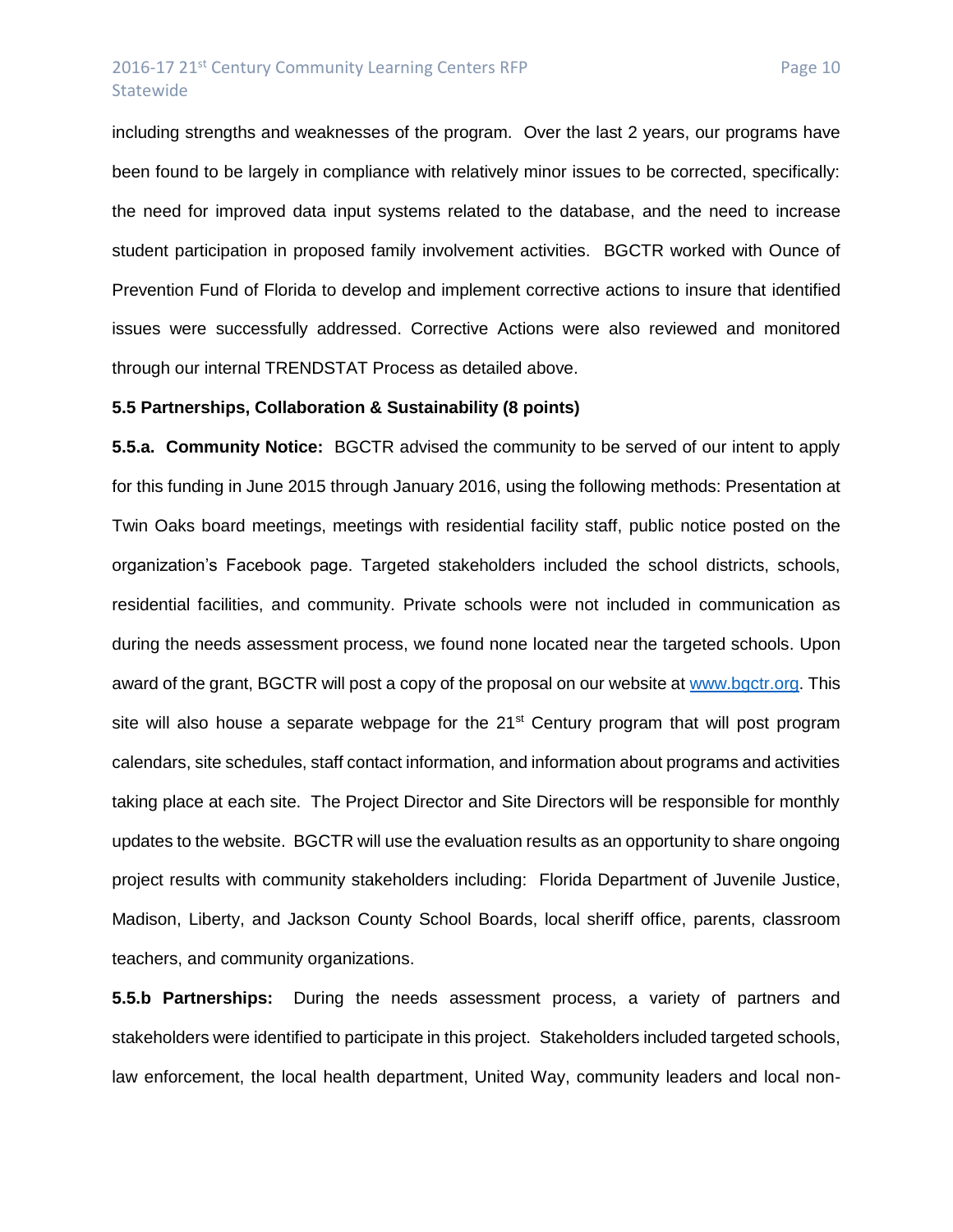## 2016-17 21<sup>st</sup> Century Community Learning Centers RFP Page 11 Statewide

profits. These partnerships have been identified through letters of support submitted with this application. All partners have agreed to support BGCTR in its efforts to fulfill the goals and objectives outlined in the grant. For a complete list of partners see the attached partners table.

**5.5.c. Collaborations with the Regular School Day:** The Elementary and Secondary Education Act of 2001 (ESEA), also known as No Child Left Behind (NCLB) holds schools responsible for the academic progress of all students. The Act has historically placed a special focus on ensuring that schools boost the performance of certain groups of students, such as English Learners, students with disabilities, and poor and minority children, whose achievement, on average, trails their peers. Each targeted school is the educational provider, and as such, central to the proposed project. All program activities occur on-site of each targeted school, support identified needs on School Improvement Plans, and align with the school's systems, procedures, and schedules. Letters of support from each project school, District, and residential facility indicate enthusiasm and full support for collaboration in implementing the proposed project. (Attachments).

This collaboration will continue throughout the grant period. All staff members secured for the program will be embedded at the schools, creating seamless access and communication between regular school day teachers and 21<sup>st</sup> CCLC project staff. BGCTR will communicate and collaborate on a daily basis with program staff, school officials, stakeholders, and parents through email and our organizational on line communication and learning management system, [www.totraining.org.](http://www.totraining.org/) Monthly staff meetings between program and school staff will be held at each site to address quality improvement, staffing, budgeting, and implementation of programming. Quarterly advisory board meetings will be held to ensure collaboration and feedback. Finally, the BGCTR will provide annual updates to the Twin Oaks Juvenile Development, Inc. Board of Directors and the Boys & Girls Club of Tabula Rasa Directors.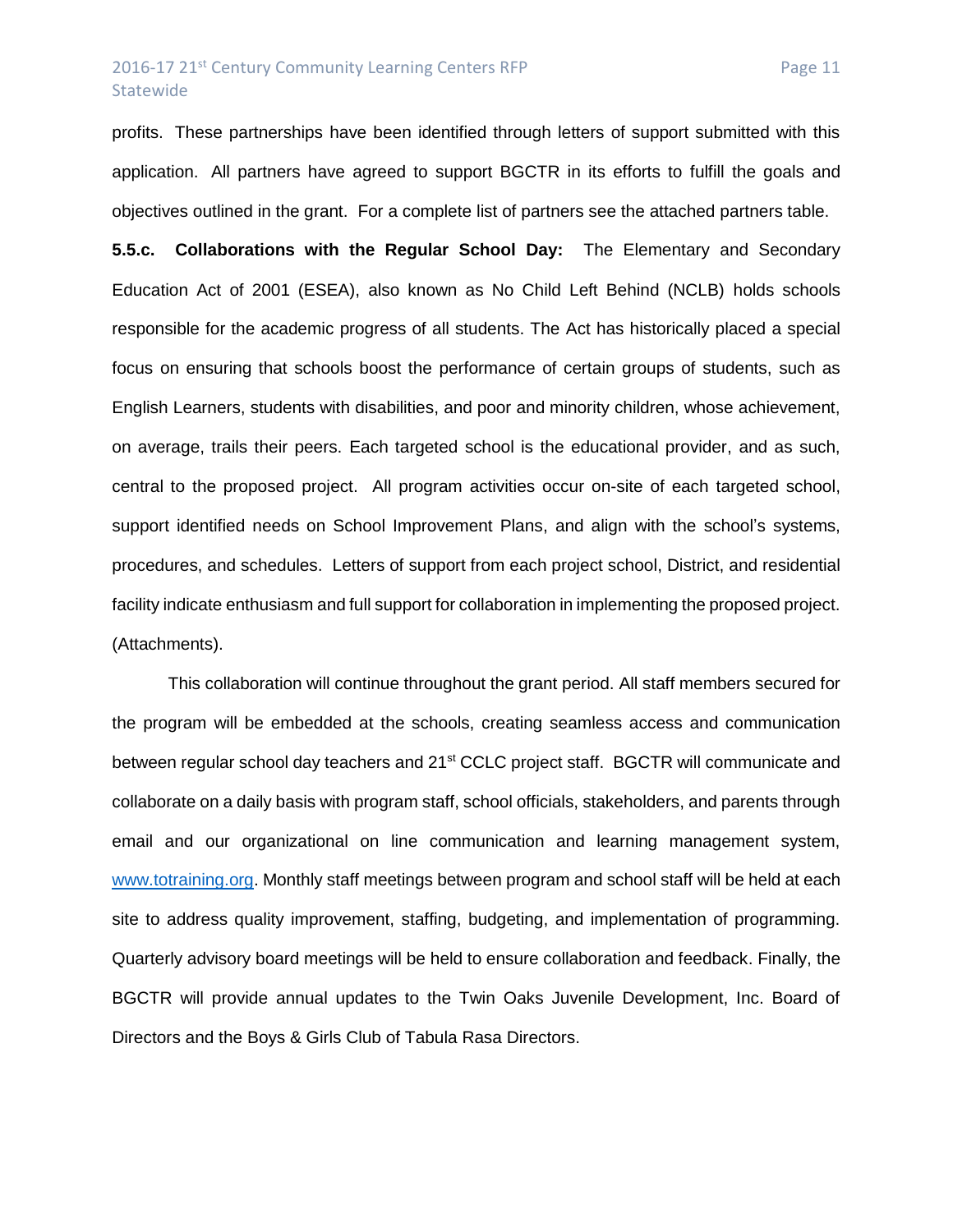## 2016-17 21<sup>st</sup> Century Community Learning Centers RFP Page 12 **Statewide**

**5.5.d. Sustainability:** BGCTR and our partners are committed to establishing and implementing a multi-strategy sustainability plan, which will be developed, reviewed and revised throughout the program in collaboration with the project staff, partners, advisory board, and parents. To address the planned funding decrease for years 3 through 5, BGCTR has established a relationship with United Way to assist in donor development and corporate sponsorship of the club. Through its primary partnership with Twin Oaks, BGCTR will actively benefit from the agency's fundraising activities. One exciting Twin Oaks fund raising initiative involves a product line, made by youth in custody, that is currently being tested by a national distributor. BGCTR will actively pursue and identify new sources of revenue to ensure that the same level of services is provided when the planned funded decreases take effect. Key activities in this area will include: monthly presentations at local businesses; hosting events that allow community members to provide support through materials and supplies; quarterly newsletters promoting the 21<sup>st</sup> Century program; using social media to publicize our need for support; and identifying additional resources in support of the program.

### **5.6 Program Plan (35 points)**

**5.6a Target Students:** All four schools targeted for this project are Title I schools that serve the severely at risk population of youth in Juvenile Justice residential commitment facilities. According to a joint report published by the Departments of Education and Justice, there are three to four times more students with disabilities who require special education and related services, such as those identified with emotional disturbance or specific learning disabilities, in the adjudicated youth population than among students in community schools. (DOE, DOJ, 2014). This specifically holds true for our target populations. According to our needs assessment, 48% our target population is performing at one year below grade level and 35% of targeted students performing at two years below grade level. Sec. 1401 of Title I part D improves educational services for children and youth in local and State institutions and provides such youth with the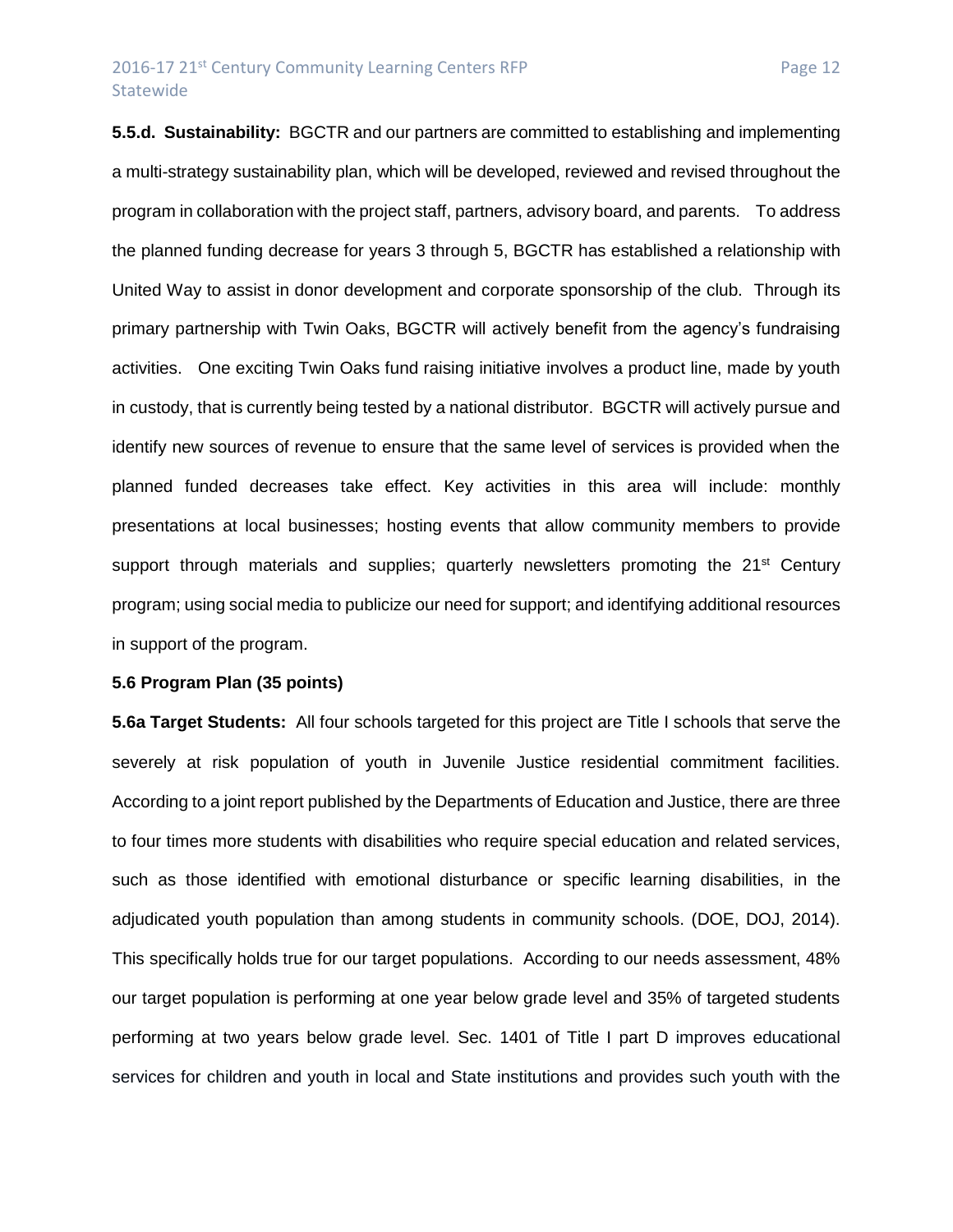### 2016-17 21<sup>st</sup> Century Community Learning Centers RFP Page 13 **Statewide**

services needed to make a successful transition from institutionalization to further schooling and prevents at-risk youth from dropping out of school. Risk factors that are most salient to our targeted students, schools, districts, and state agencies include: (1) Academic Failure – Indicated by grade repetition, reading inefficiency, math inefficiency, and low standardized test scores; and (2) Lack of Commitment to School – Indicated by low school enrollment, low average daily attendance, and drop out. By virtue of their commitment assignments, all youth are determined as high risk and in need of services. Commitment to the residential facility will determine the selection process. BGCTR will continue to work closely with the Districts, partners, and

stakeholders to identify needs and strategies to best serve this at risk population.

**5.6.b. Recruitment and Retention:** Targeted youth for this project are in custody, therefore, recruitment and retention are accomplished by the Florida Department of Juvenile Justice. According to our needs assessment, our target population is significantly at risk for both academic failure and drop out upon return to their home communities. The primary goal of our recruitment and retention plan, therefore, is to create an environment where youth are active agents in their own development while fostering a safe environment that supports regular and continuous participation. Our strategy will capitalize on the inherent nature of a youth in custody and as such, we will strive to transform our captive audience to one that is captivated by learning. Our program will provide engaging, age and developmentally appropriate programming that encompasses a wide variety of activities that address student needs and interests. Recruitment, student achievement, and enthusiasm for on-going learning will be accomplished through strategies designed to connect our youth to productive goals, values, and beliefs that lead to better choices and include: Youth councils to ensure each child's concerns will be heard and promote ownership of the program, Project Based Learning, academic enrichment activities, drama, and health and fitness programming, and family engagement activities to ensure that achievements made during program participation are maintained after transitioning to their home community upon release.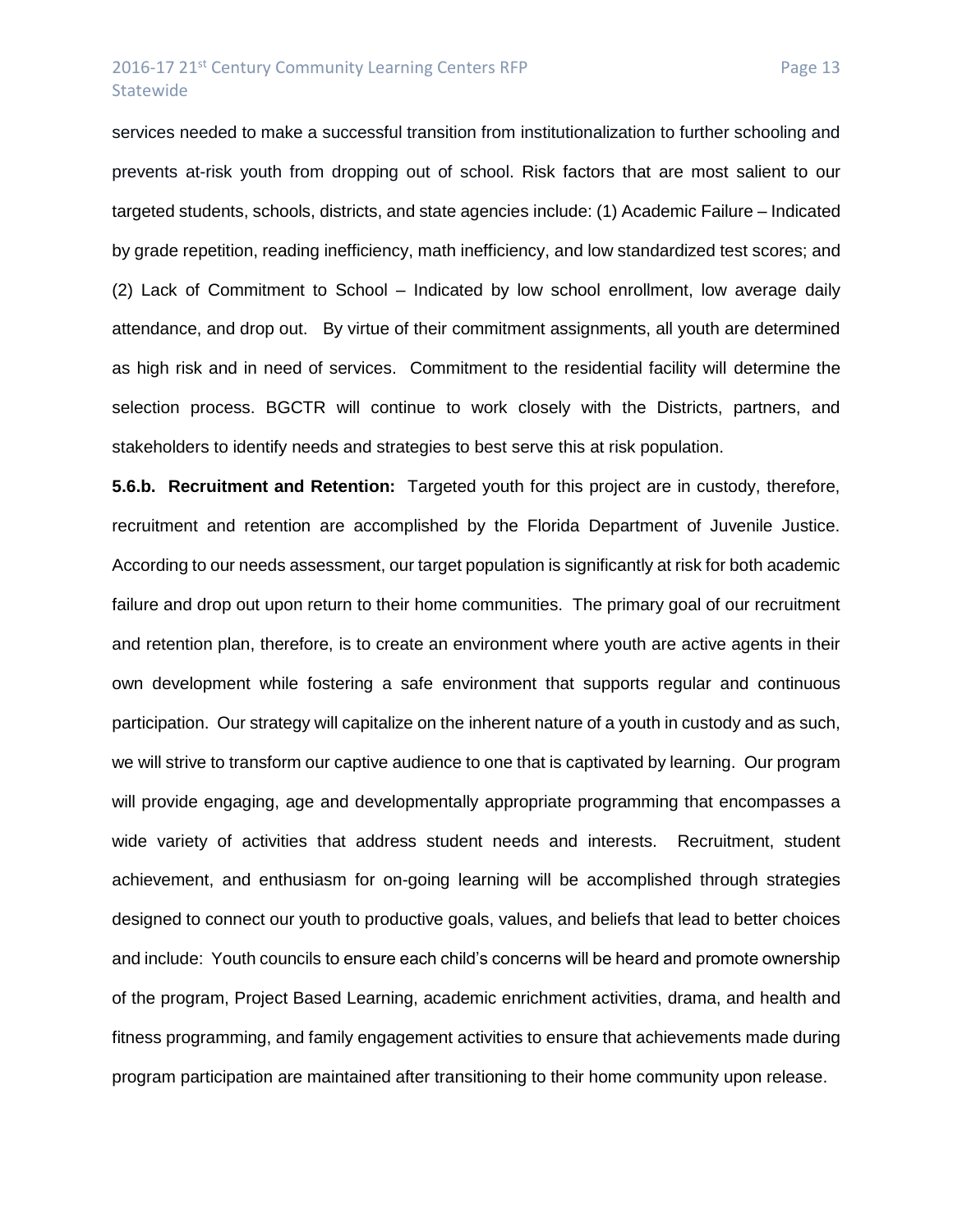The program will collaborate with schools and stakeholders to continuously update our strategies to remain relevant and effective in a rapidly changing world. To capitalize on the role that technology and video games play for today's youth, a program specific Learning Management System and digital badge program will be used to increase youth motivation, participation and retention. This online system will provide students with challenges and activities that support program goals while generating and maintaining interest. Successful completion of activities will result in the award of a badge that is automatically posted to their profile and parents are engaged as they are able to monitor their child's progress at any time, from any computer, tablet, or web accessible cell phone. Supporters tout the badges' ability to reward students who seek out learning opportunities, as well as motivate kids who have not succeeded in traditional classroom settings. Digital badges are currently being used around the country as a state of the art method to bridge the gap between traditional classroom settings and our current technologically focused age. In an era when virtually all information is available at the touch of a few keystrokes, digital badges speak the language of youth today, providing a "gamification" of the learning environment that is already natural and motivating to children, adolescents, and teens. (Tomaszewski, 2013). **Students with Special Needs:** Florida's educational standards and accountability system support the requirements of federal laws regarding participation of students with disabilities in standards-based instruction and assessment initiatives. The Elementary and Secondary Education Act of 2001 (ESEA), also known as No Child Left Behind (NCLB), and the Individuals with Disabilities Education Act of 2004 (IDEA), governs services provided to students with disabilities. As supported by our needs assessment, "Nearly half of all students (48 percent) enter residential juvenile justice facilities with an academic achievement level that is below the grade equivalent for their age" (Read& O'Cummings 2011). BGCTR supports the Districts by following established procedures to identify and evaluate students who are suspected of having a disability. In accordance with Section 504 of the Rehabilitation Act of 1973, students with disabilities will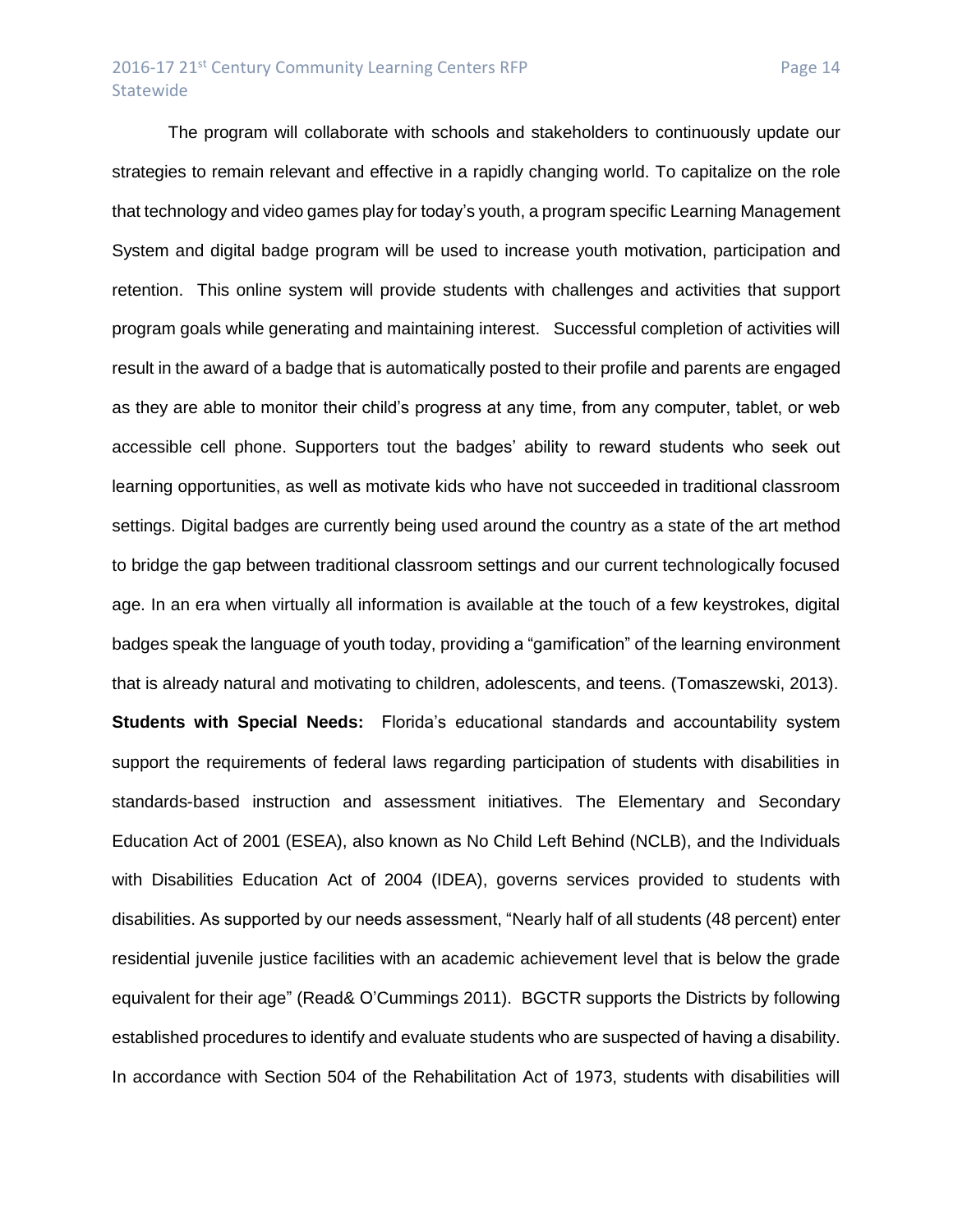## 2016-17 21<sup>st</sup> Century Community Learning Centers RFP Page 15 **Statewide**

have accommodations made for all appropriate program activities. As noted previously, 88% of the students at the RAMC site are ESE; 17% of students at the RAMC site have a specific learning disability, 36% have an emotional/behavioral disability, and 42% have an intellectual disability. At the JUST site, 25% have a specific learning disability and 63% have an emotional or behavioral disability. Students of all backgrounds, physical, mental and emotional abilities will be welcomed to our program.

### **5.6.c. Student Program Activities: Overarching Principles**

BGCTR will implement a multi-tiered strategy that involves Homework Help & Remediation, Project Based Learning, Enrichment Labs, and Fitness & Play. These strategies have been chosen to effectively address the identified student deficiencies in reading, writing, math, and science outlined in our needs assessment, project goals and objectives, and on each targeted site's School Improvement Plan. The overarching principle throughout the program is to create a supportive environment that is conducive to learning and supports the Florida Standards for Education by incorporating strategies outlined in the School Improvement Plans at each site. Through hands on, experiential learning experiences, this program will allow students and their families to build social competencies and controls that will allow both students and their families to become more engaged in the student learning experience.

**Homework Help, Remedial Education, Tutoring:** As identified on both our needs assessment and the District's School Improvement Plans for the Targeted Schools, there is a great need for structured time to address student homework completion. During the first hour of programming, students will be given the opportunity to complete homework. Both part-time staff and certified teachers will be available on-site to assist students who require additional tutoring, remediation or more time to complete homework. To engage and retain the interest of youth who have completed their homework assignments, the program will make computer tablets available for students to use for educational games and software. Examples of educational games include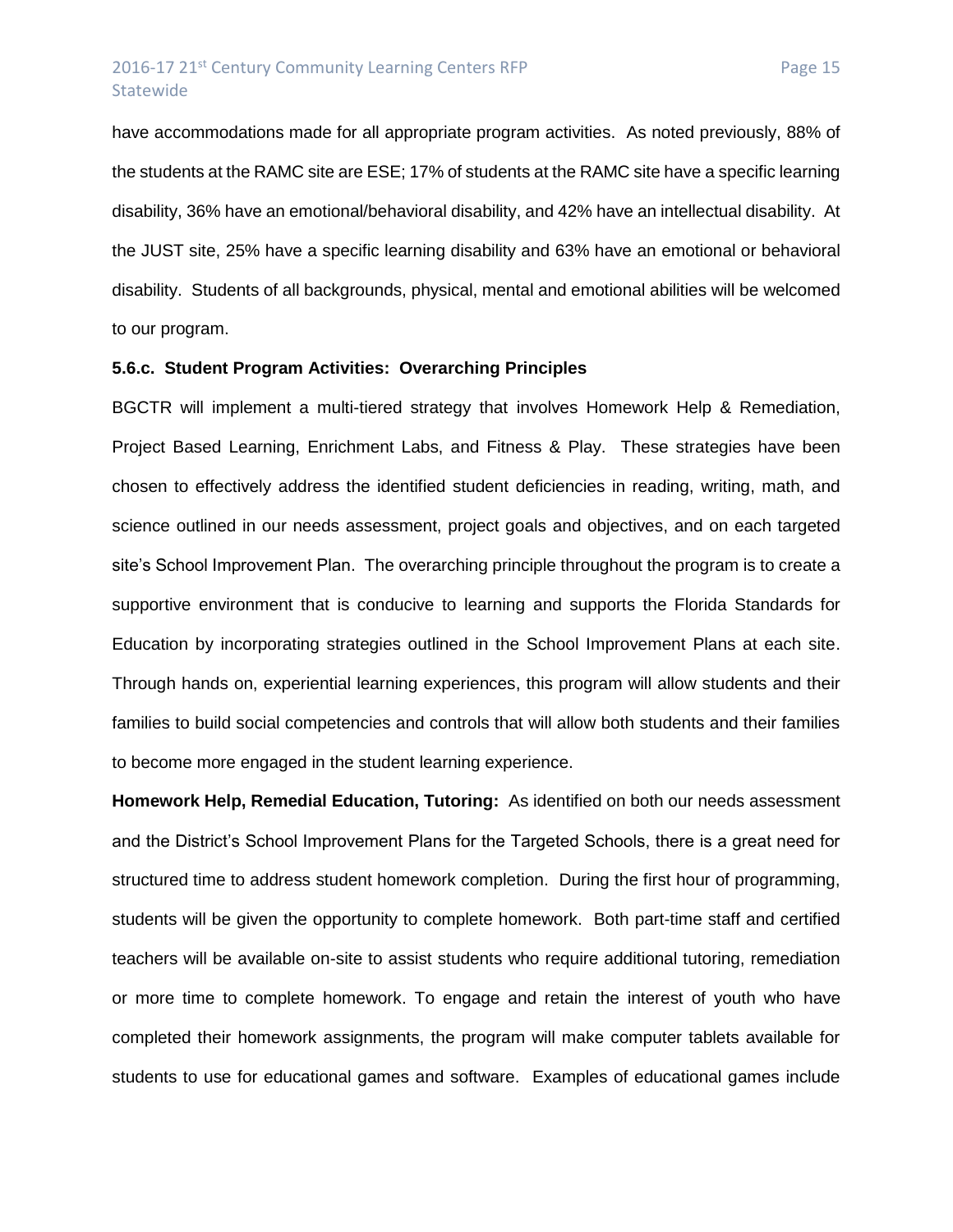## 2016-17 21<sup>st</sup> Century Community Learning Centers RFP Page 16 **Statewide**

Math Playground, a popular learning site featuring math games, activities, logic puzzles, and I-Ready, an adaptive diagnostic tool for reading and mathematics. I-Ready pinpoints student needs to the sub-skill level and tracks ongoing progress monitoring, including whether students are on track to achieve their end of the year goals. This activity is developmentally appropriate for our targeted students. The teacher to student ratio for homework help will be no greater than 1:10. **Project Based Learning:** Project Based Learning (PBL) is an academic enrichment method appropriate for our targeted population of grades 6-12. Students gain knowledge and skills by working for an extended period of time to investigate and respond to an engaging and complex question, problem, or challenge. As identified by the School Improvement Plans for each target site and our needs assessment, the primary focus of our PBL will be to enhance student literacy while reinforcing student abilities in math, science and writing. Teachers will facilitate 60 minutes of PBL 2-3 times per week, respective to the complexity of the project. The student to teacher ratio will be no more than 1:10. This component of the program will lean heavily on hands on experiential learning in an interactive and engaging environment. One of the project areas that we will target is **Science experiments,** including creating an invisible egg shell, volcanic eruptions, rocket propulsion and growing different plants and vegetables. In addition, an ancestral study named "The Ultimate Selfie", music development and recording, and photography and videography labs will be utilized to engage the youth. Academic Objectives: All. State Standards: A.1.1, A.1.3, A.1.4, A.1.5 1.5.1, 1.6.1, 1.6.2, 1.7.3, 1.7.8).

**Enrichment Labs:** The Enrichment Labs help promote character development, pro-social behaviors and provide our targeted 6-12 students with educational experiences that are meaningful and rewarding. Character Development programming will include curriculum and instruction that promote prosocial behaviors in student participants. Enrichment labs will be led by both part time staff and certified teachers with a staff to student ratio not to exceed 1:10. Enrichment labs will feature **SMART Moves**, a nationally acclaimed prevention program that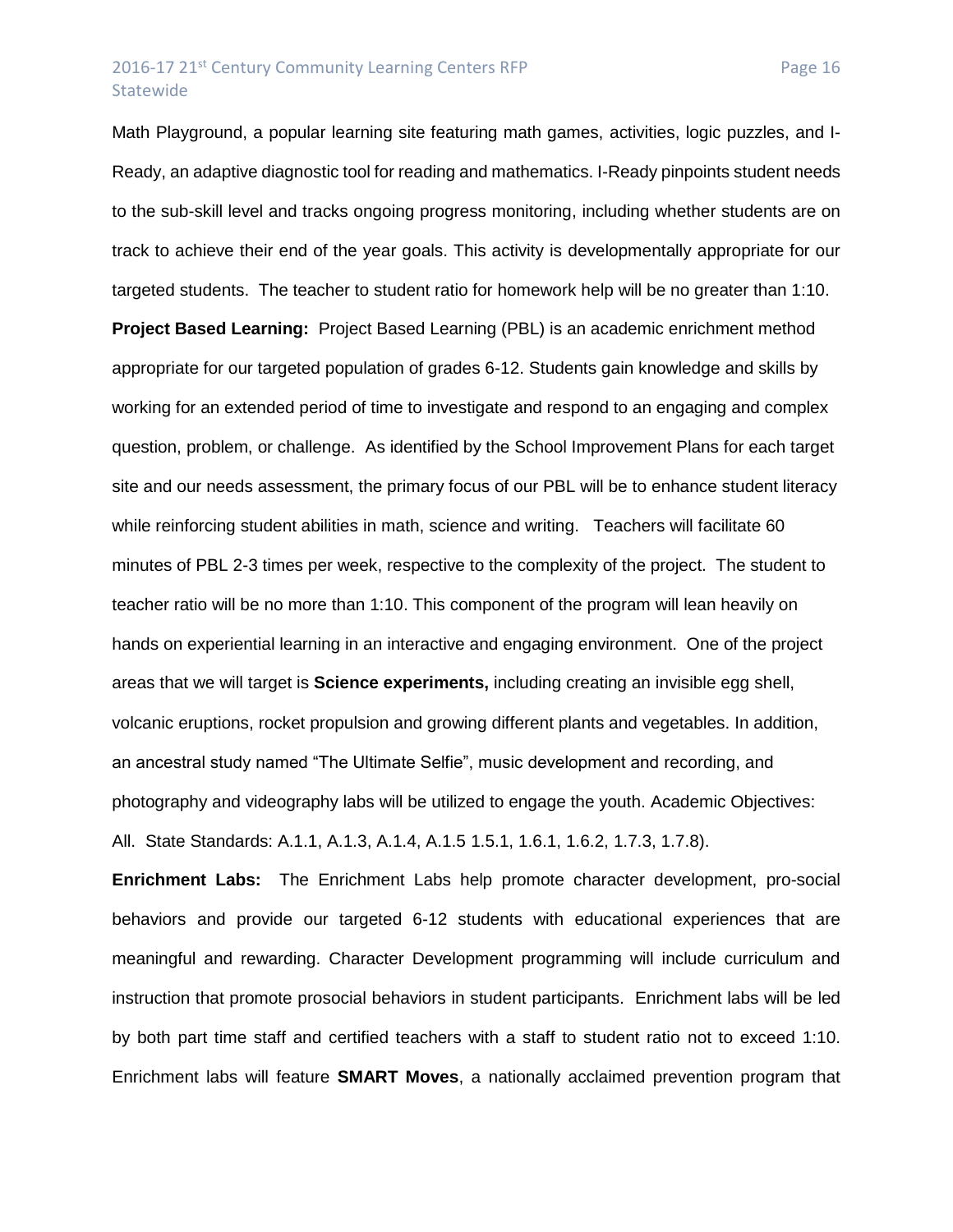## 2016-17 21<sup>st</sup> Century Community Learning Centers RFP Page 17 Statewide

helps youth to resist alcohol, tobacco, and other drugs by practicing resistance and refusal skills while strengthening decision-making skills. Enrichment Labs will also provide students with experiential learning experiences related to music, drama, and the arts. These labs will be developed in collaboration between Site Directors, Part-Time Staff, and Certified Teachers with a shared goal to reinforce concepts learned during the regular school day, in an environment that is fun and engaging. Engagement-: All Objectives. State Standards: MU.912.S.1.1, S.1.3, S.1.4, S.1.6)

**Fitness & Play**: The Fitness & Play strategy consists of daily fitness challenges and activities that develop motor skills while providing students a positive environment to interact with their peers. The BGCA curriculum, Triple Play, provides students the opportunity to improve their physical fitness in a series of weekly non-competitive yet challenging programs incorporating movement, play and healthy eating. The program is appropriate for our targeted students, grades 6-12 and is based on the American College of Sports Medicine's recommendation of a minimum of 60 minutes of physical activity 5 or more times per week. Another component of our fitness and play strategy is Point League. This program is a competency based program that teaches kids math skills related to counting, statistics, and general arithmetic through sports. At program completion, they will have an understanding of statistics and data reporting. A part time aide will teach this daily, for 1 hour per day, with a 1:10 ratio. State Standards L.1.1, L.1.2, L.2.1, L.2.4, L.2.7).

**Day in the Afterschool Program Description:** Today is a good day for Da'Quan. Only one year ago, he had landed in his 3<sup>rd</sup> foster home, been suspended from school, and participated actively as a member of Jacksonville's Flag Street Gang. One night Da'Quan was arrested in a police drug sweep. Da'Quan was charged with felony possession charges and sentenced to nine months of juvenile residential commitment. Two days after being sent off to the RAMC residential program, a close friend was shot and killed- on the very same corner where Da'Quan had sold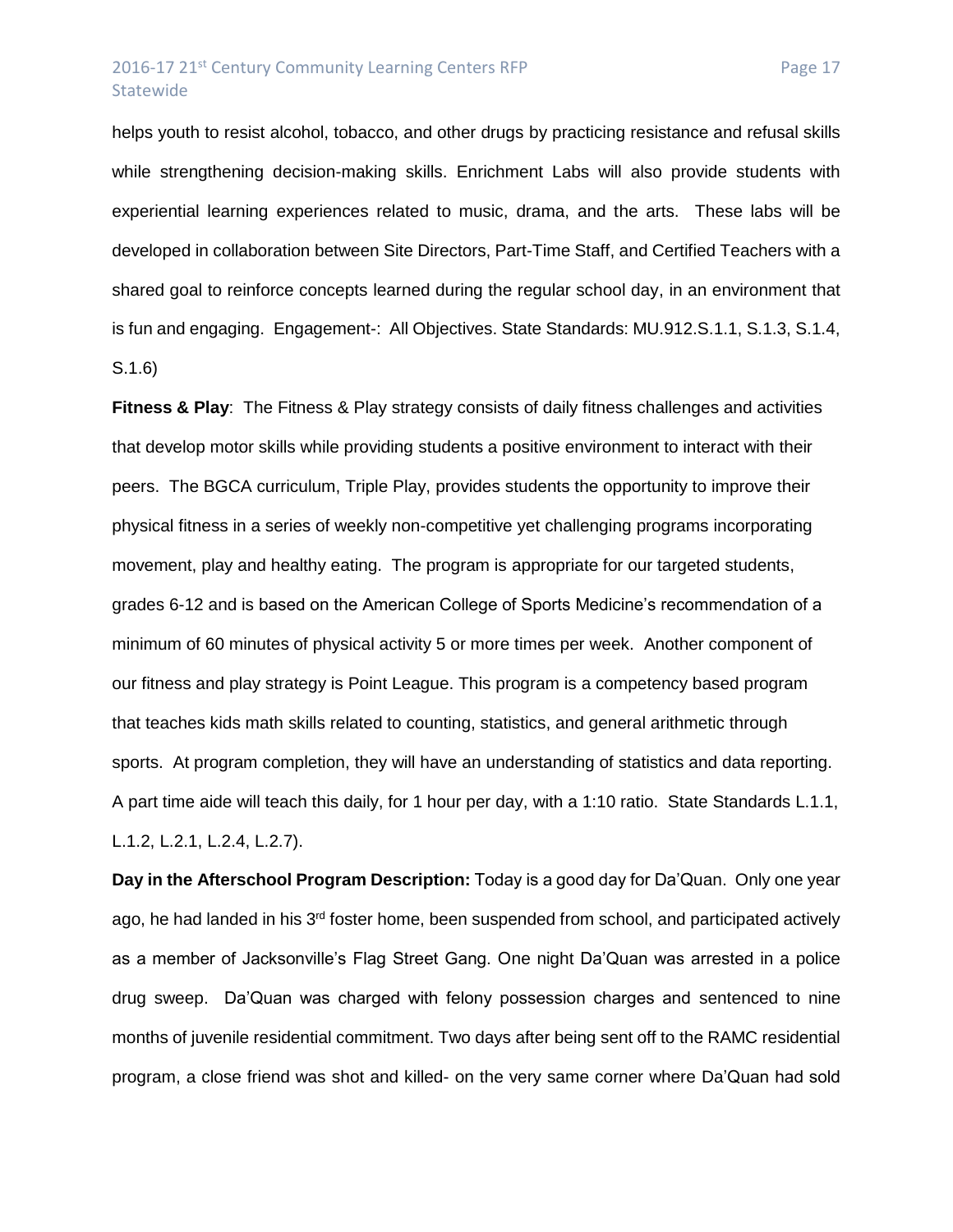### 2016-17 21<sup>st</sup> Century Community Learning Centers RFP Page 18 Statewide

drugs. Today as Da'Quan sits in his substance abuse counseling group, he shares his story, relating that if he hadn't gotten arrested and sent to RAMC, he would probably be dead. Da'Quan used to hate group therapy, but now he looks forward to sessions because it gives him a chance to address his grief and plan for a better future. With a history of criminal charges and a series of failed foster placements, Da'Quan is no stranger to residential programming. This is his third commitment and he believes that programs at RAMC are unlike any other program he has ever seen, especially the time spent in the Youth Detention 2 Youth Development (YD2YD) Afterschool Program between the hours of 3:00pm – 7:00pm. Every day at 3pm, Da'Quan is released from school to attend YD2YD. He and his classmates are escorted to the Boys & Girls Club located on campus where programming takes place. In the first hour, students are assigned to either Homework Help, Remediation, Group Therapy, or other projects. Da'Quan loves the project time, where this week they built a working drone helicopter and then built a replica using common items such as hula hoops and foam pool noodles along with quadcopter motors and remote controls. At 4:00 pm, Da'Quan's group goes to fitness and play where for the past four weeks they have been playing Point League Basketball. In Point League, the group is divided in two teams to play basketball. The teams keep stats and report data such as leaders in rebounds, assists, points and steals. Da'Quan is leading everyone with 100 rebounds and thanks to this program, understands that he has collected 50% of his team's rebounds. After point league Da'Quan eats dinner, which some nights include entertaining activities such as tonight's scheduled skit about the life of Abraham Lincoln. Finally, during the last hour of programming, Da'Quan will have a snack and spend time in the music studio recording songs that he composed during the Creative Writer's Club. Da'Quan will tell you that these experiences have changed his life forever. YD2YD Site Director, Ms. Natisha has been working with Da'Quan on an individualized student plan that has helped him read on grade level. They also worked to improve his behavior so that now he is being released without probation. Ms. Natisha also worked with the residential staff and teachers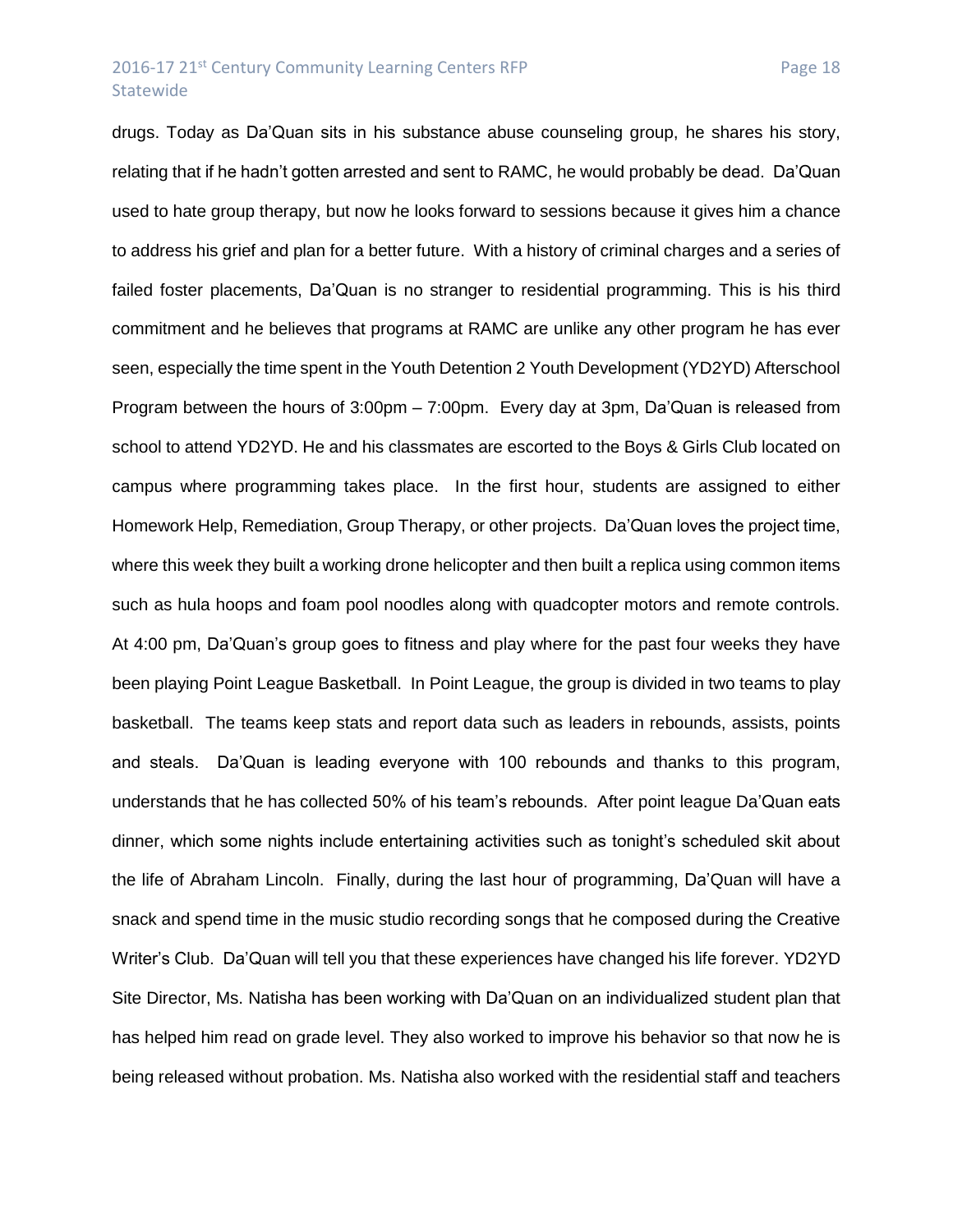to help Da'Quan catch up to grade level, earning enough credits to re-enter classes without interruption when he goes home. Through collaborative meetings with teachers and facility staff, YD2YD helped Da'Quan to reconnect with his aunt in Jacksonville. After attending several family events, Da'Quan's aunt has seen tremendous changes that support her decision to provide a permanent home for Da'Quan.

### **5.6.d Adult Family Member Program Activities:**

Family engagement is widely known to be important for student success; and for youth committed to juvenile justice residential facilities, it is crucial. As identified on our needs assessment and national data, transition back to the youth's home school is frequently unsuccessful as the youth has fallen significantly behind, leading to high drop-out rates. Without parent engagement, academic gains made at the residential program will wane and ultimately, fail. Our target population has an additional barrier to overcome in that our programs serve youth statewide, and parents often live too far from the facility or school to regularly participate in person. To engage parents in a meaningful way, YD2YD staff will actively participate on each student's Treatment Team. Every two weeks, a designated team of residential facility administrators, supervision staff, therapists, case managers, educational staff, and our afterschool program staff meet with the student to discuss student behavior, goals, progress, and transition needs. Parents are invited and encouraged to attend this meetings, and due to geographical constraints, many choose to attend telephonically. Treatment team ensures that all staff, partners, and stakeholders communicate and collaborate effectively with youth and their parents while meaningfully engaging the parent in the youth's treatment.

In addition to bi-weekly Treatment Teams, the YD2YD will engage parents by providing supportive services that include: access to resources, fostering parent child communication, providing family therapy when indicated, and workshops specifically aimed at empowering parents with the knowledge and skills they need to assist their children in doing homework,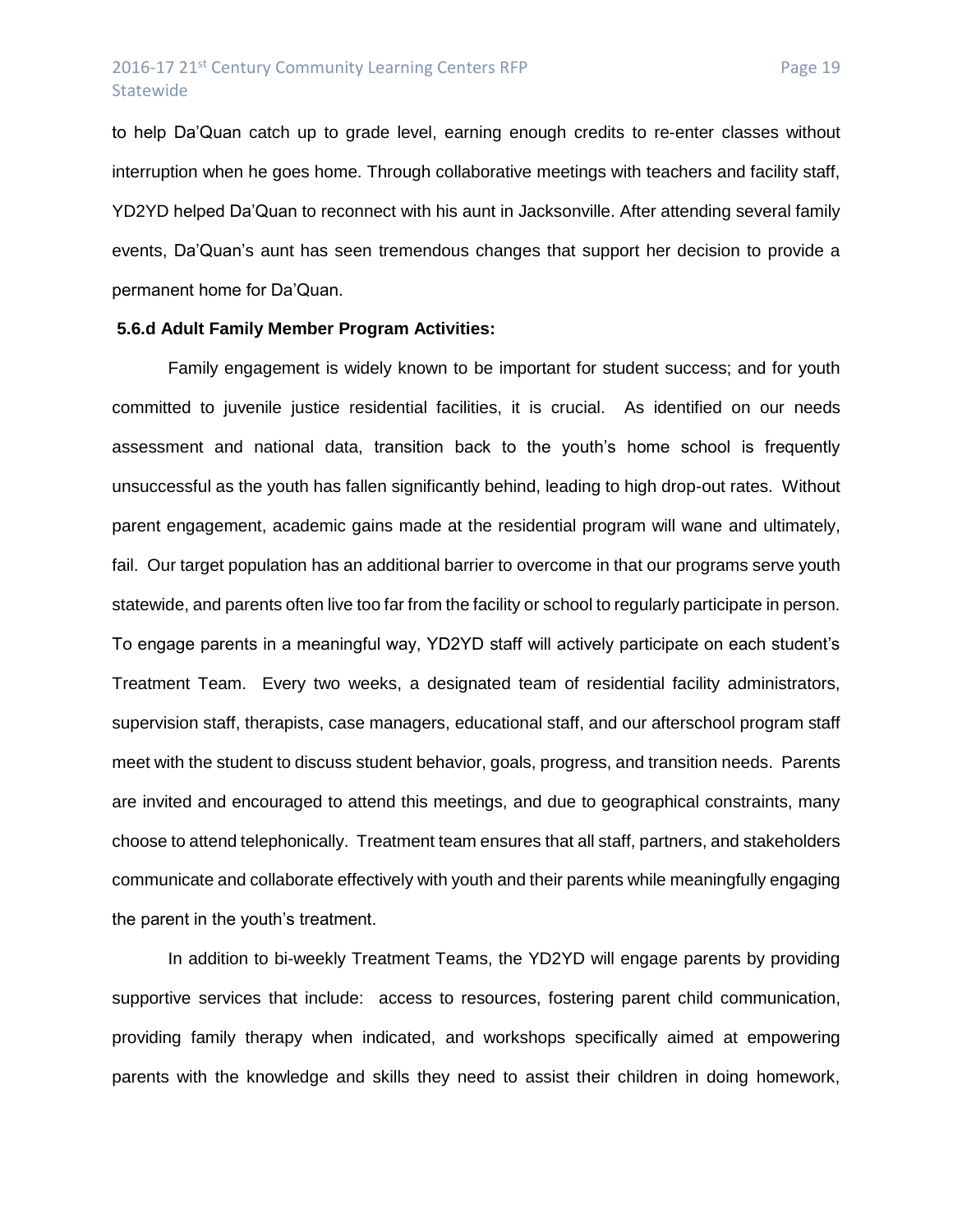## 2016-17 21<sup>st</sup> Century Community Learning Centers RFP Page 20 Statewide

completing upcoming projects and accessing information about their child's grades. BGCTR will utilize partnerships with the school district's Title I coordinator and Workforce Development Board to provide resources to GED training, Job Placement, and Career Development. Finally, as part of our family engagement strategy, the program will host family days to promote student

achievement, disseminate information about the program, and learn more about the parents.

**5.6.e Staffing Plan and Professional Development:** In compliance with all child care licensing requirements, BGCTR has obtained the appropriate license exemption from the Department of Children and Families. Despite the exemption, the program will assiduously comply with all hiring practices required by the schools and residential facilities. All staff hired will receive a Level 2 background screening and pass a drug screening administered by Twin Oaks prior to commencement of employment from the DJJ.

The program will support 2 administrative positions: the program coordinator and the project director. In order to meet the programmatic elements outlined in this proposal, we will employ 4 site directors; 8 certified teachers; and 12 part-time staff. Due to the specialized nature of the students we serve, the staff to student ratio is 1:10. Program staff will be recruited from the local community and local community college. The following staff complement is proposed for this project:

Program Coordinator: This part time position supervised by Twin Oaks Juvenile Development will perform duties specifically related to 21<sup>st</sup> Century project, including: purchasing, financial reporting, human resources functions, contract management, partner coordination, quality improvement and monitoring, supervising the grant deliverables and ensuring outcomes are met and the development of support services and revenue streams. This position requires a Master's Degree. The program coordinator will focus on the management of the overall program and collaboration between partners outlined in this proposal.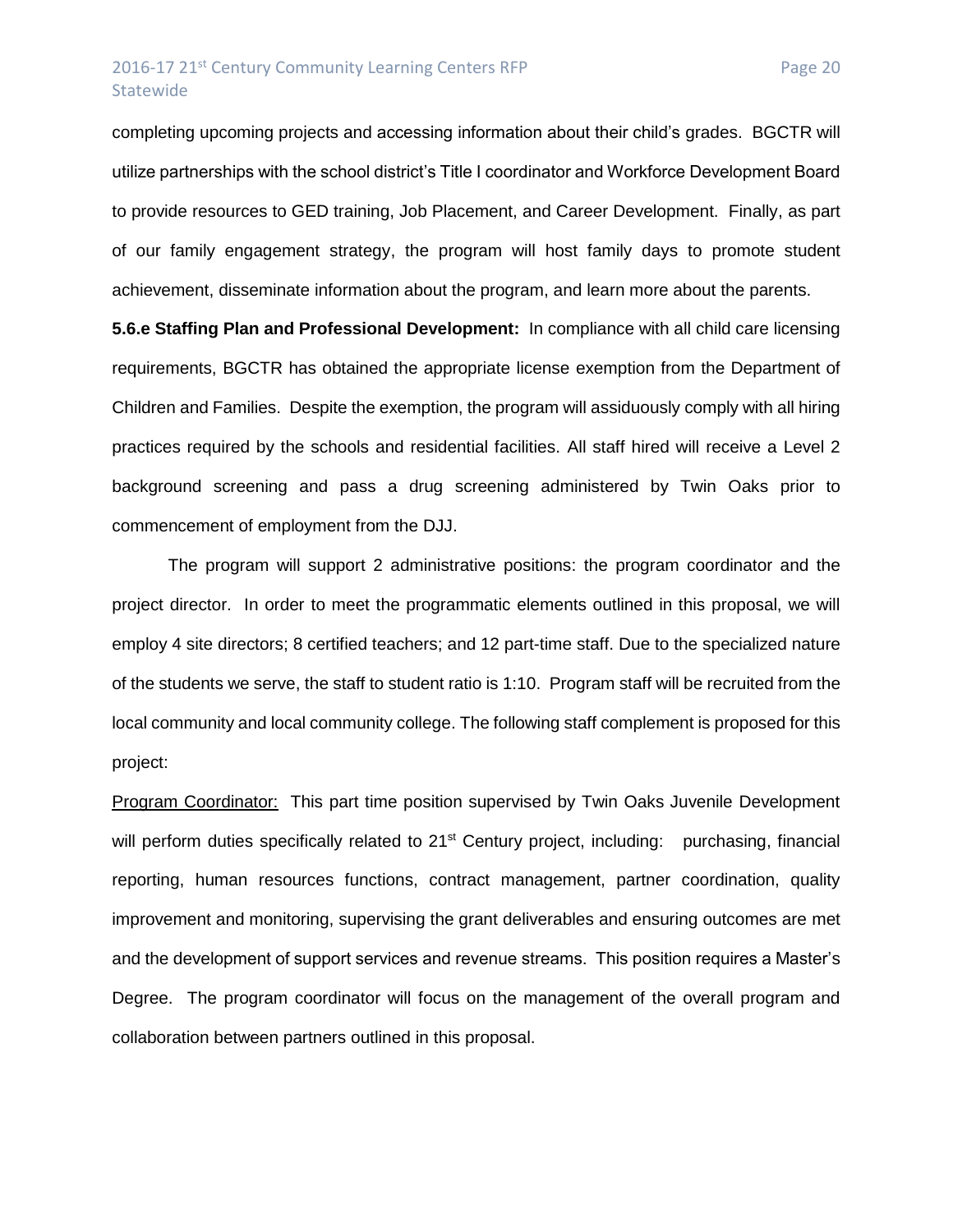## 2016-17 21<sup>st</sup> Century Community Learning Centers RFP Page 21 Statewide

Project Director: This full time position is supervised by the Program Coordinator. Duties include implementing all 21st CCLC program activities to ensure that program goals are achieved, coordination of 21st CCLC program staff and volunteers, provision of training and program development, collection and submission of monthly program deliverables and coordinating data collection with Twin Oaks School Superintendent. While this position only requires a minimum of a Bachelor's Degree, our selected Project Director, Travis Anderson, has a Master's Degree and direct program experience.

Site Coordinator: 4 experienced Site Coordinators have been selected for each center. Site Coordinators are directly supervised by the Project Director, duties include: lead daily 21st CCLC program activities, supervision of part-time staff, certified teachers, and volunteers, coordination for family literacy and parent involvement activities, safety plans management, and serves as liaison between the program and residential facilities. The minimum requirement for this position is a High School Diploma with preference given to candidates with a Bachelor's Degree.

Certified Teacher: 8 part-time teachers with a Florida Teaching Certificate or Temporary Teaching Certificate will be hired to provide academic enrichment instruction, project based learning activities develop, approve and implement 21<sup>st</sup> CCLC program plans related to academics and homework help; develop individualized plans for students in need of additional assistance and remedial tutoring; and attend Family Engagement Activities. Certified teachers are supervised by the Site Coordinator and will maintain a student supervision ratio of 1:10

Staff Activity Worker: The program will hire 12 part-time activity workers to maintain a student supervision ratio of 1:10 and provide: support to the Site Coordinators and Teachers; preparation of program supplies and materials, supervision, mentoring, and assisting teachers to implement all Project Based Learning activities, academic enrichment activities, tutoring, and homework help. This position requires a minimum of a High School Diploma and is directly supervised by the Site Coordinator.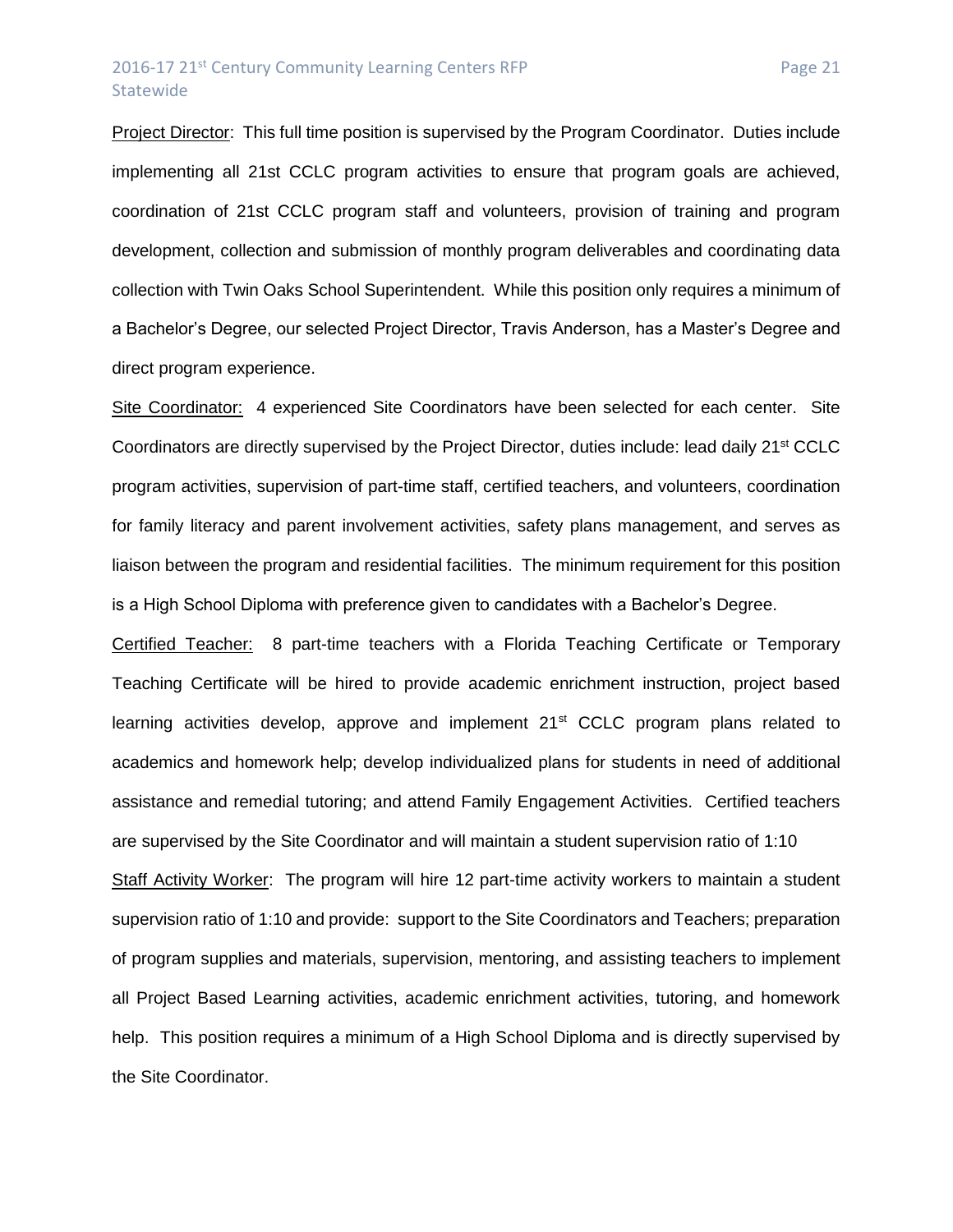### 2016-17 21<sup>st</sup> Century Community Learning Centers RFP Page 22 **Statewide**

Independent Evaluator: Collects base-line data, surveys and interviews students, parents and staff, develops a timeline of major program activities and objectives, develops Formative and Summative Evaluations, and assists the Project Director in reporting required outcomes to 21CCLC program. The program will contract with Ethica, LLC, for evaluation services. Ethica, LLC is a Florida-based company with extensive experience in federal K-12 program requirements, evaluations, and research.

**Training and Professional Development:** Year round training opportunities for all project staff will be provided by BGCTR. These trainings will include: Project Based Learning, Program Implementation, Supervision and Leadership, Engaging Youth, Food Service and Safety, Civil Rights, and Cultural Competency. BGCTR will also conduct monthly program specific trainings to ensure that program activities are being implemented accurately, consistently, and with fidelity. Additionally, Twin Oaks Juvenile Development residential facilities require 80 hours of training for all new employees that will include CPR/First Aid, PREA, Abuse Reporting, Crisis Prevention and De-escalation Techniques. The Project Director and 2 Site Coordinators will attend the 21<sup>st</sup> Century Learning Centers Statewide Conference. Additionally, the Program Coordinator and the Project Director will attend the new program orientation training to be held in August by the 21<sup>st</sup> Century Learning Centers Team. These trainings will be offered before and after regular program hours to ensure there are no interruptions to regular service provision and supervision of youth. Finally, BGCTR will provide online training to staff through our training website [www.totraining.org.](http://www.totraining.org/) This online learning management system allows program staff to participate in training at their own pace and at any time. Staff will be assigned position-specific training each month that they will be able to access via computer, tablet, or mobile phones. Topics will relate directly to 21<sup>st</sup> CCLC program implementation and our selected performance based learning and educational enrichment activities.

#### **5.6f – Program Centers**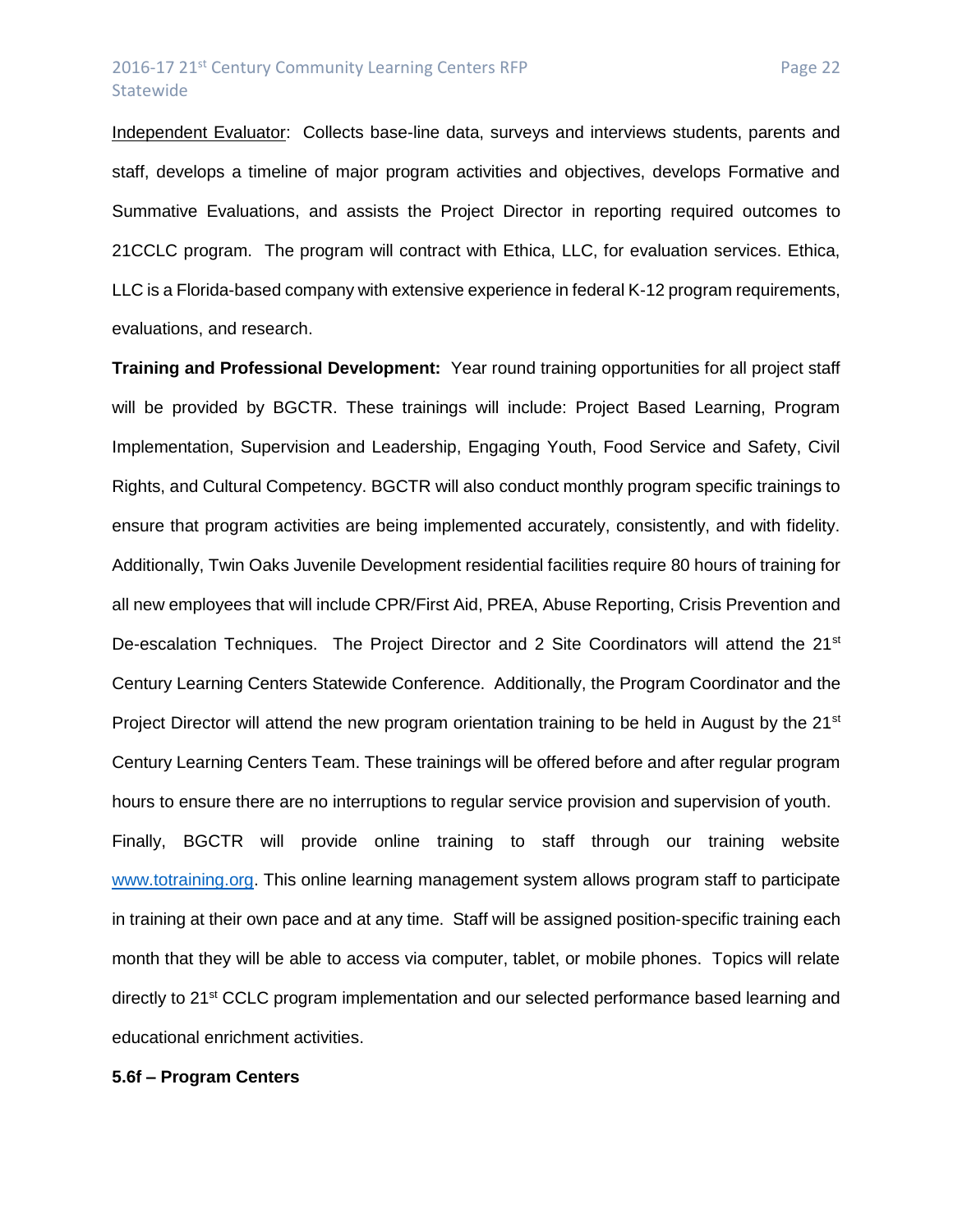**The Apalachicola Forest Youth Camp** provides comprehensive programming, including competency restoration training, to boys and girls ages 8-18, who have been found by the court to be incompetent to proceed under the provisions of section 985.223 (c), F.S., and committed to the Department of Children and Families for restoration of competency. AFYC will provide program space, and representation on the 21<sup>st</sup> Century Advisory Board. The center will operate for 208 school days and 42 summer days from 3:30-7:30pm and 39 Saturdays from 9am-2pm. **Liberty J.U.S.T.** (Juvenile Unit for Specialized Treatment) is a, staff-secure facility for male offenders between the ages of 11 and 18. Youth receive 24-hour supervision during program services which can last from three to nine months. The program provides a comprehensive multiservice delivery system of residential treatment and a full continuum of care. To support the program's restraint free environment initiative, the leadership at JUST has identified the importance of having structured afterschool programming between the hours of 3:15pm and 7:15pm. The majority of the youth participating in these programs are under-performing and will greatly benefit from the academic enrichment and tutoring support that a  $21^{st}$  CLCC program can provide. The center will operate for 208 school days (3:15pm – 7:15), 39 Saturdays (9- 2pm), and 42 Summer days (3:15pm – 7:15) and Saturdays 9:00 am- 2:00 pm.

**Developing Opportunity through Vocational Education (DOVE)** is a 24-bed residential treatment program for girls ages 15-18. The average length of stay is 8-11 months. Typical of girls in the juvenile justice system, many have been both victimized and traumatized. The DOVE has developed a supportive environment that is trauma informed, promotes self-esteem, and facilitates positive social interactions. The quality after school programming proposed by this project is designed to work in tandem and enhance these goals. As a partner is this project, DOVE will provide programming space for girls ages 12 to 18, support for mental health initiatives and representation on the 21<sup>st</sup> CLCC Advisory Board. The center will operate for 208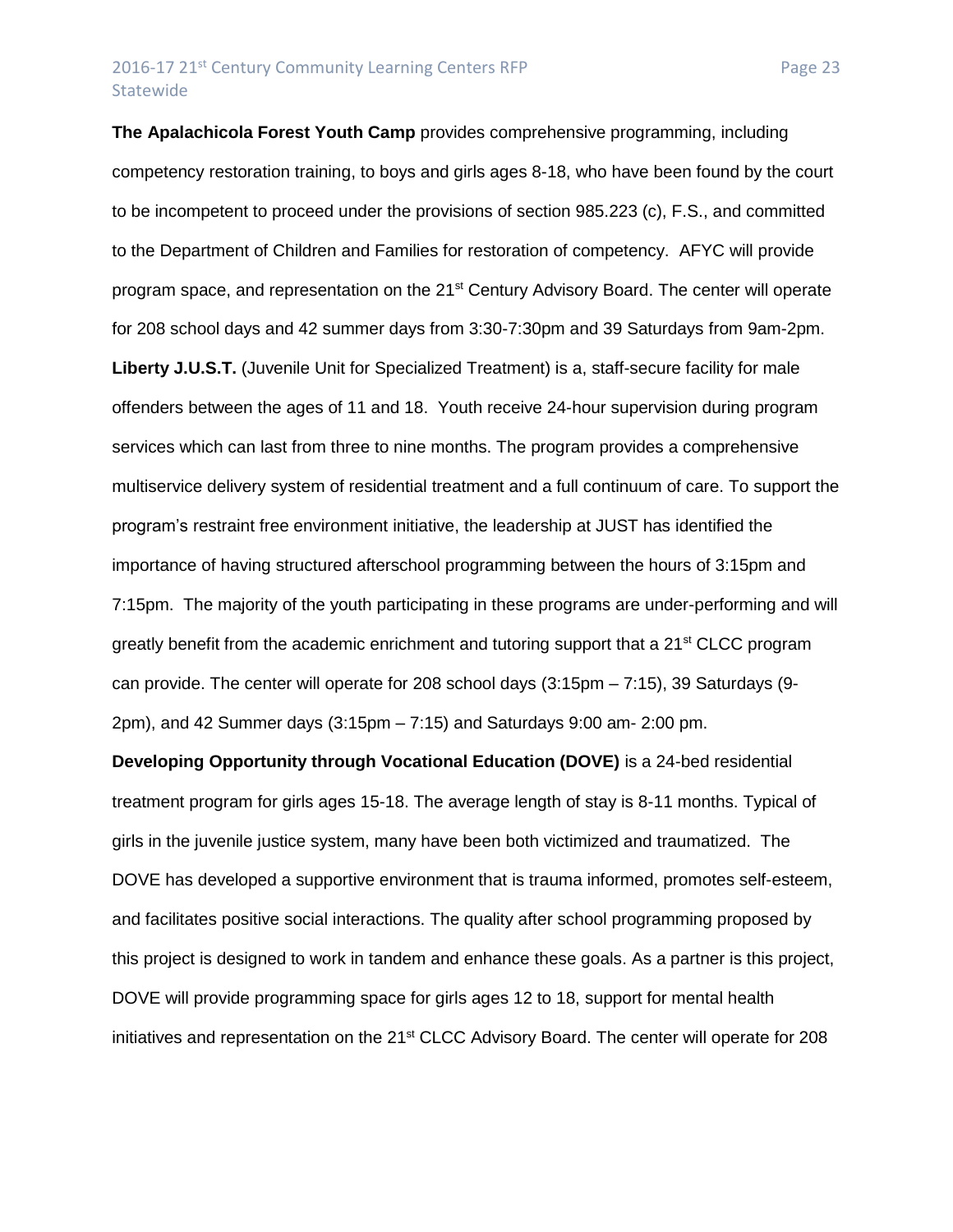school days (3:15pm – 7:15), 39 Saturdays (9-2pm), and 42 Summer days (3:15pm – 7:15) and 9:00 am- 2:00 pm on Saturdays.

**Residential Alternative for the Mentally Challenged (RAMC):** Serves male offenders with developmental disabilities ages 15-19. The anticipated average length of stay is 9 to 12 months. The eligibility criterion requires a diagnosis of mild to moderate mental retardation with a documented IQ of 40-71. RAMC maintains self-contained educational classrooms with teachers certified in Exceptional Student Education. A behavior management system specially designed for this population incorporates functional behavioral analysis and a high reinforcement schedule. As a partner is this project, RAMC will provide programming space, support for mental health initiatives and representation on the 21<sup>st</sup> CLCC Advisory Board. The center will operate for 208 school days (3:15pm – 7:15), 39 Saturdays (9-2pm), and 42 Summer days with program times of 3:15pm–7:15 during the week and 9:00 am- 2:00 pm on Saturdays.

Each site offers access to a Cafeteria (950sqft/each) for dinner, Homework Help, and snack; 4 classrooms (650sqft/each); All Purpose Athletic Fields including football field and basketball courts; offices for 21<sup>st</sup> Century Personnel and storage and computer labs with up 10 computers available for use.

**5.6.g Safety and Student Transportation:** As our target youth attend schools that are located within state contracted residential commitment facilities, the safety requirements and procedures for our project will comply with all appropriate regulations and standards required by  $21^{st}$  CCLC. Department of Juvenile Justice, Department of Children and Families, and Accreditation standards by the Commission for the Accreditation of Residential Facilities. All staff hired will receive a Level 2 background screening and pass a drug screening administered by Twin Oaks prior to commencement of employment.

At the end of the school day, 21<sup>st</sup> CCLC staff will meet students in designated secure areas where attendance will be taken and students will be escorted to the first program area. Students